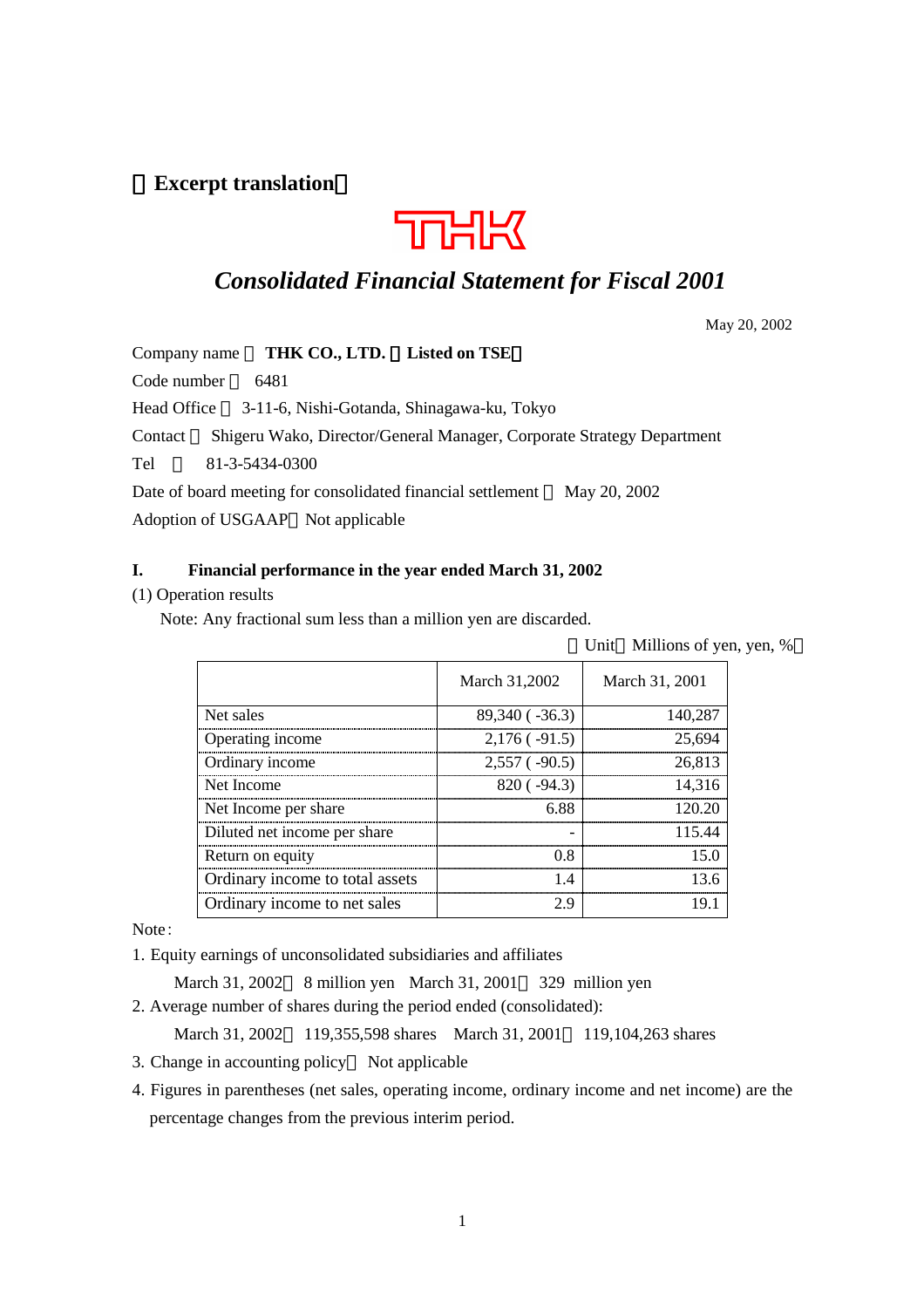#### (2) Consolidated Financial Position

#### Unit Millions of yen,%, Yen

|                                      | March 31,2002 | March 31,2001 |
|--------------------------------------|---------------|---------------|
| Total assets                         | 179,705       | 198,129       |
| Total shareholders' equity           | 103,748       | 102.61        |
| Equity ratio                         |               |               |
| Total shareholders' equity per share |               |               |

Note:Number of shares of common stock at the period ended (consolidated):

March 31, 2002 119,361,210 shares March 31, 2001 119,340,496 shares

(3) Consolidated Statements of Cash Flows

Unit Millions of yen

|                                      | March 31,2002 | March 31, 2001 |
|--------------------------------------|---------------|----------------|
| Cash flows from operating activities | 3.272         | 23 003         |
| Cash flows from investing activities | (7.907)       | (7, 321)       |
| Cash flows from financing activities | 6.930         |                |
| Cash and cash equivalents            | .5 OO7        |                |

(4) Scope of consolidation and application of equity method

The number of consolidated subsidiaries 13

The number of unconsolidated companies to which the equity method is applied 0 The number of affiliates to which the equity method is applied 1

(5) Change in scope of consolidation and application of equity method

Consolidation New 1, Exclusion 1

Application of equity method 0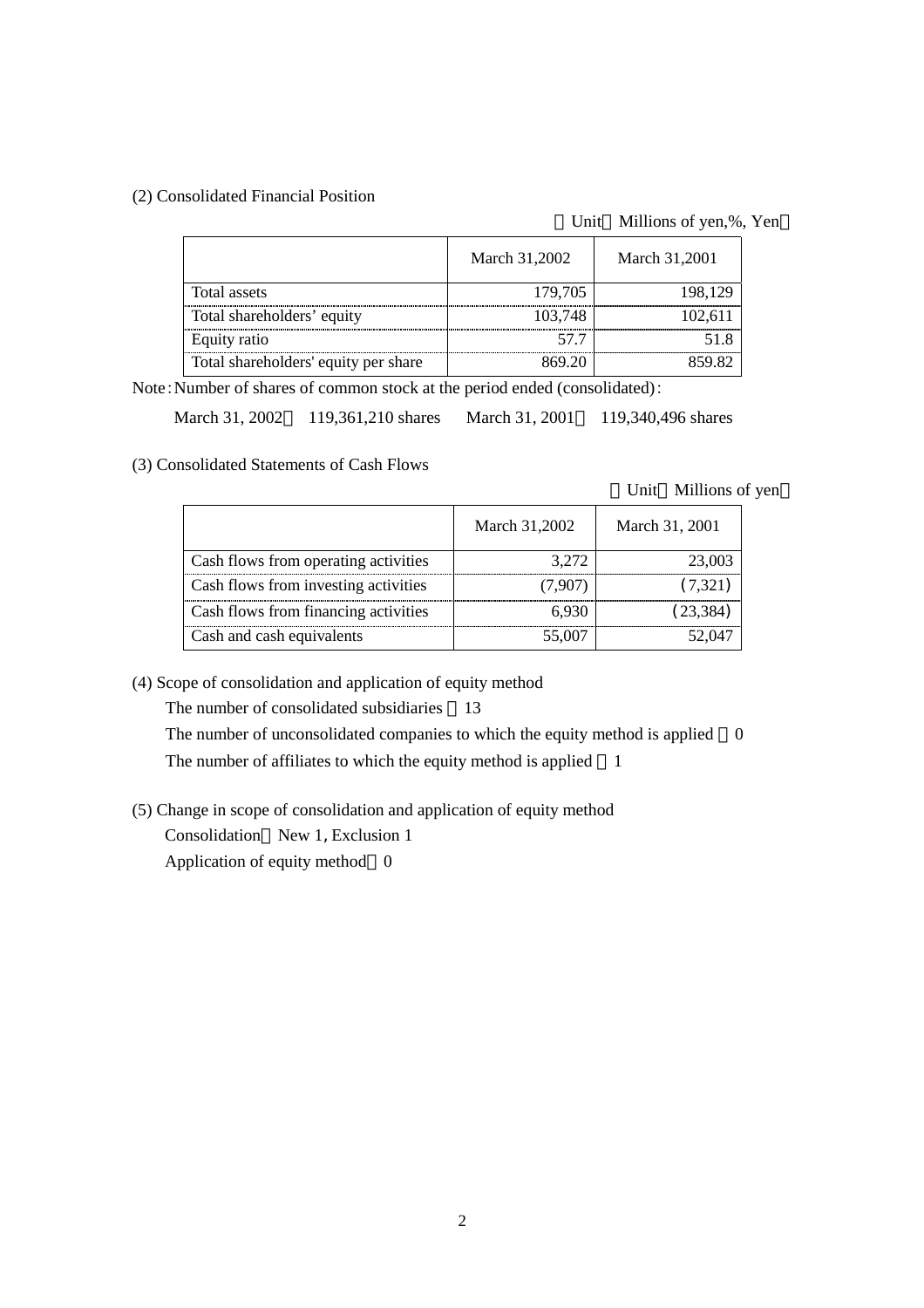# **II. Forecast of financial performance for the six months to September 30, 2002 and the year ending March 31, 2003**

|                  |                       | Unit Millions of yen |
|------------------|-----------------------|----------------------|
|                  | For the six months to | For the year ended   |
|                  | September 30, 2002    | March 31, 2003       |
| Net sales        | 45,500                |                      |
| Operating income | 2.200                 |                      |
| Ordinary Income  | 1.800                 | 3,300                |
| Net Income       |                       |                      |

Reference: Forecast net income per share (for the year)  $\angle$  ¥ 22.62

## **Caution Forecast Statements**

This document contains forecast statements based on the assumptions and beliefs of the Company's management in light of information currently available.

Such statements involve uncertainties and have risks of volatility that would result from the Company's operations in the future, as well as from changes in the domestic and international environments. Therefore, the Company cannot guarantee the accuracy of such statements and wishes to caution readers that actual operational and financial results may differ from such statements.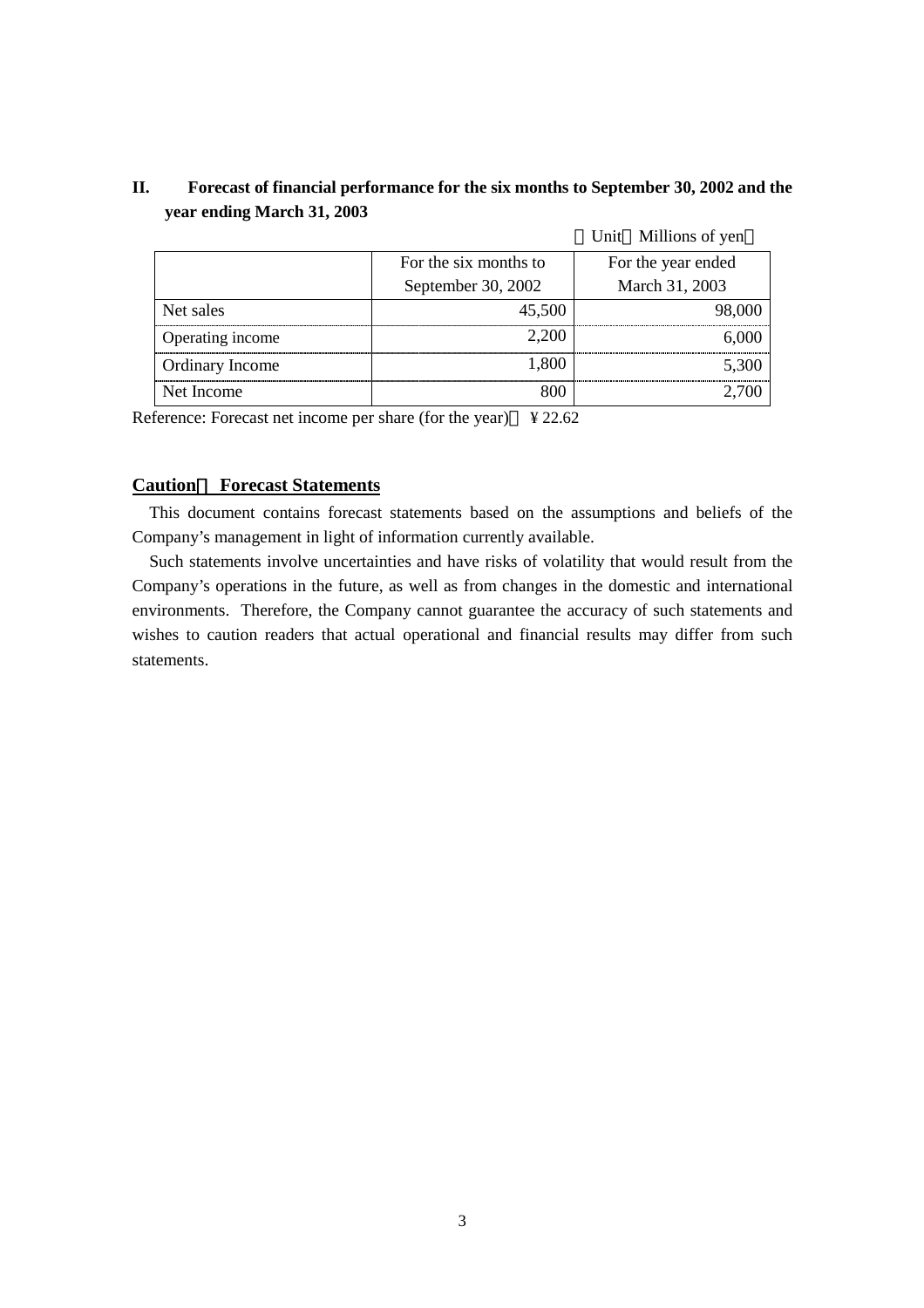# *Consolidated Balance Sheets*

As of March 31, 2001 and 2002

(Unit Millions of yen, )

|                                                | <b>March 31, 2002</b> |       | <b>March 31, 2001</b> |       | <b>Comparison of</b><br>increase and decrease |         |
|------------------------------------------------|-----------------------|-------|-----------------------|-------|-----------------------------------------------|---------|
| <b>Assets</b>                                  |                       |       |                       |       |                                               |         |
| Current assets:                                |                       |       |                       |       |                                               |         |
| Cash on hand and in banks                      | 43,368                |       | 40,760                |       | 2,607                                         |         |
| Notes receivable and accounts receivable-trade | 24,834                |       | 46,505                |       | $-21,671$                                     |         |
| Short-term investments in securities           | 9,137                 |       | 8,287                 |       | 849                                           |         |
| Inventories                                    | 26,431                |       | 29,958                |       | $-3,526$                                      |         |
| Short-term loans                               | 4,214                 |       | 4,679                 |       | $-465$                                        |         |
| Deferred tax assets                            | 2,521                 |       | 3,007                 |       | $-485$                                        |         |
| Other current assets                           | 6,575                 |       | 1,337                 |       | 5,238                                         |         |
| Less: Allowance for bad debts                  | $-470$                |       | $-387$                |       | $-83$                                         |         |
| Total current assets                           | 116,612               | 64.9  | 134,148               | 67.7  | $-17,536$                                     | $-13.1$ |
| Fixed assets:                                  |                       |       |                       |       |                                               |         |
| Tangible fixed assets:                         | 44,050                | 24.5  | 43,662                | 22.0  | 388                                           | 0.9     |
| Buildings and structures                       | 15,223                |       | 12,154                |       | 3,068                                         |         |
| Machinery, equipment and vehicles              | 16,495                |       | 14,820                |       | 1,674                                         |         |
| Land                                           | 10,253                |       | 10,090                |       | 162                                           |         |
| Construction in progress                       | 587                   |       | 5,328                 |       | $-4,741$                                      |         |
| Other                                          | 1,491                 |       | 1,267                 |       | 224                                           |         |
| Intangible fixed assets:                       | 2,518                 | 1.4   | 3,159                 | 1.6   | $-640$                                        | $-20.3$ |
| Investments and others:                        | 16,505                | 9.2   | 17,119                | 8.7   | $-614$                                        | $-3.6$  |
| Long-term investment in securities             | 10,518                |       | 10,938                |       | $-419$                                        |         |
| Deferred tax assets                            | 2,446                 |       | 1,481                 |       | 965                                           |         |
| Other investments                              | 4,227                 |       | 5,472                 |       | $-1,245$                                      |         |
| Less: Allowance for bad debts                  | $-687$                |       | $-773$                |       | 86                                            |         |
| Total fixed assets                             | 63,074                | 35.1  | 63,941                | 32.3  | $-867$                                        | $-1.4$  |
| Deferred charge                                |                       |       |                       |       |                                               |         |
| Bond discount                                  | 19                    |       | 39                    |       | $-20$                                         |         |
| Total deferred assets                          | 19                    | 0.0   | 39                    | 0.0   | $-20$                                         | $-52.3$ |
| <b>Total</b> assets                            | 179,705               | 100.0 | 198,129               | 100.0 | $-18,424$                                     | $-9.3$  |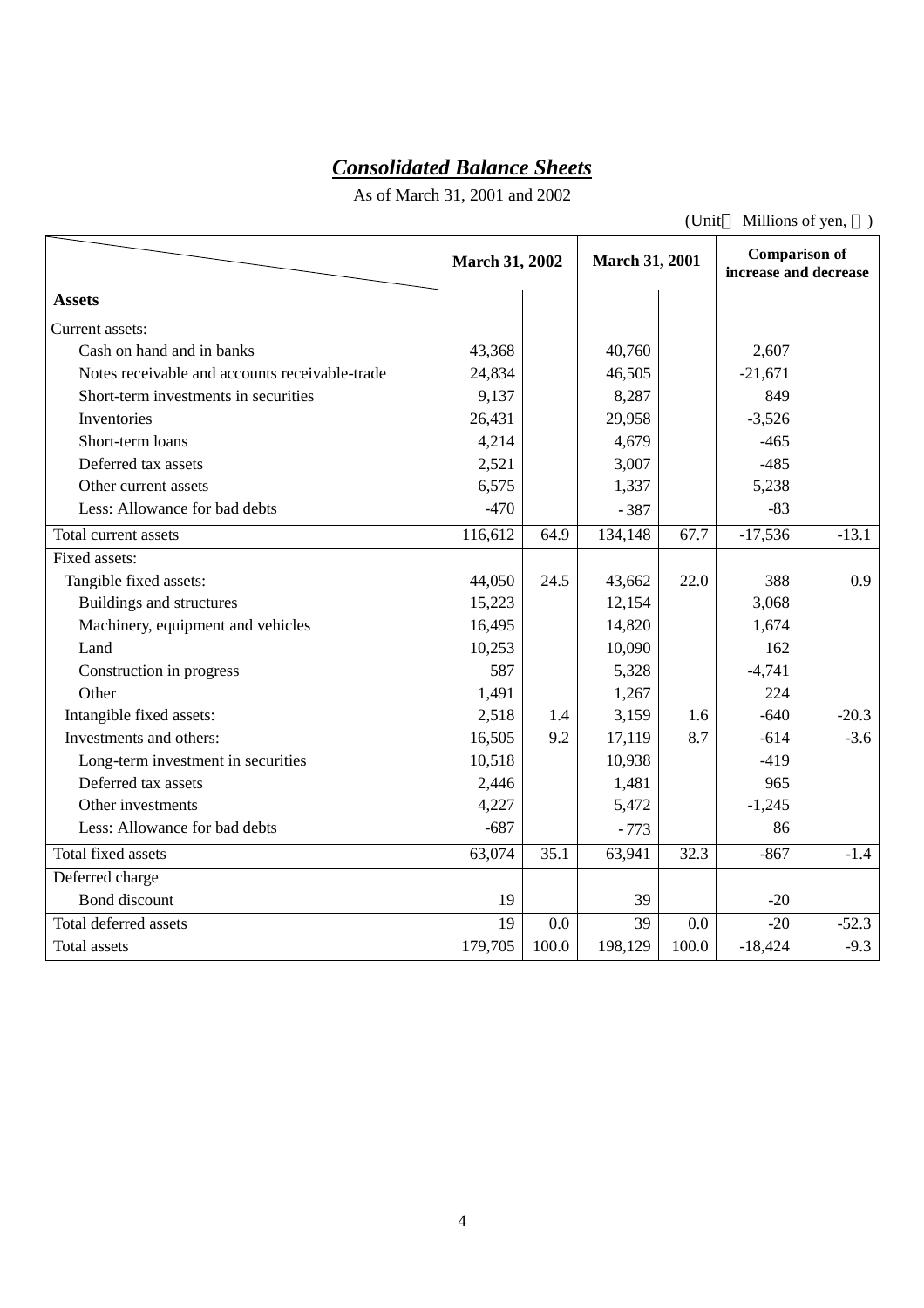# *Consolidated Balance Sheets*

As of March 31, 2001 and 2002

(Unit Millions of yen, )

|                                                                | <b>March 31, 2002</b> |        | <b>March 31, 2001</b> |        | <b>Comparison of</b><br>increase and decrease |            |
|----------------------------------------------------------------|-----------------------|--------|-----------------------|--------|-----------------------------------------------|------------|
| <b>Liabilities</b>                                             |                       |        |                       |        |                                               |            |
| Current liabilities:                                           |                       |        |                       |        |                                               |            |
| Notes payable and accounts payable-trade                       | 11,754                |        | 27,060                |        | $-15,305$                                     |            |
| Short-term bank loans                                          | 6,551                 |        | 7,615                 |        | $-1,064$                                      |            |
| Current portion of long-term debt                              | 4,168                 |        | 5,913                 |        | $-1,745$                                      |            |
| Current portion of bond                                        | 8,000                 |        |                       |        | 8,000                                         |            |
| Corporate income taxes payable and others                      | 108                   |        | 8,834                 |        | $-8,725$                                      |            |
| Accrued bonus                                                  | 1,149                 |        | 1,341                 |        | $-192$                                        |            |
| Other current liabilities                                      | 4,247                 |        | 8,554                 |        | $-4,307$                                      |            |
| Total current liabilities                                      | 35,980                | 20.0   | 59,321                | 29.9   | $-23,340$                                     | $-39.3$    |
| Fix liabilities:                                               |                       |        |                       |        |                                               |            |
| <b>Bonds</b>                                                   | 18,488                |        | 11,424                |        | 7,063                                         |            |
| Convertible bonds                                              | 13,905                |        | 13,966                |        | $-61$                                         |            |
| Long-term debt                                                 | 4,216                 |        | 7,314                 |        | $-3,097$                                      |            |
| Allowance for retirement and severance benefits                | 1,345                 |        | 1,333                 |        | 12                                            |            |
| Reserve for directors' and auditor's retirement benefits       | 1,512                 |        | 1,424                 |        | 88                                            |            |
| Other                                                          | 141                   |        | 429                   |        | $-288$                                        |            |
| <b>Total Fix liabilities</b>                                   | 39,609                | 22.1   | 35,893                | 18.1   | 3,716                                         | 10.4       |
| <b>Total liabilities</b>                                       | 75,590                | 42.1   | 95,214                | 48.0   | $-19,624$                                     | $-20.6$    |
| <b>Minority interest</b>                                       |                       |        |                       |        |                                               |            |
| Minority interest                                              | 366                   | 0.2    | 303                   | 0.2    | 62                                            | 20.7       |
| <b>Shareholders' equity:</b>                                   |                       |        |                       |        |                                               |            |
| Common stock                                                   | 23,106                | 12.9   | 23,075                | 11.6   | 30                                            | 0.1        |
| Additional paid-in capital                                     | 30,962                | 17.2   | 30,931                | 15.6   | 30                                            | 0.1        |
| Consolidated surplus                                           | 48,585                | 27.0   | 49,615                | 25.0   | $-1,029$                                      | $-2.1$     |
| Valuation adjustment for marketable securities                 | 45                    | 0.0    | 267                   | 0.2    | $-222$                                        | $-83.2$    |
| Foreign-currency translation adjustments                       | 1,053                 | 0.6    | $-1,278$              | $-0.6$ | 2,332                                         | 182.4      |
| Treasury stock                                                 | $-3$                  | $-0.0$ | $-0$                  | $-0.0$ | $-3$                                          | $-2,013.6$ |
| Total shareholders' equity                                     | 103,748               | 57.7   | 102,611               | 51.8   | 1,137                                         | 1.1        |
| Total liabilities, minority interests and shareholders' equity | 179,705               | 100.0  | 198,129               | 100.0  | $-18,424$                                     | $-9.3$     |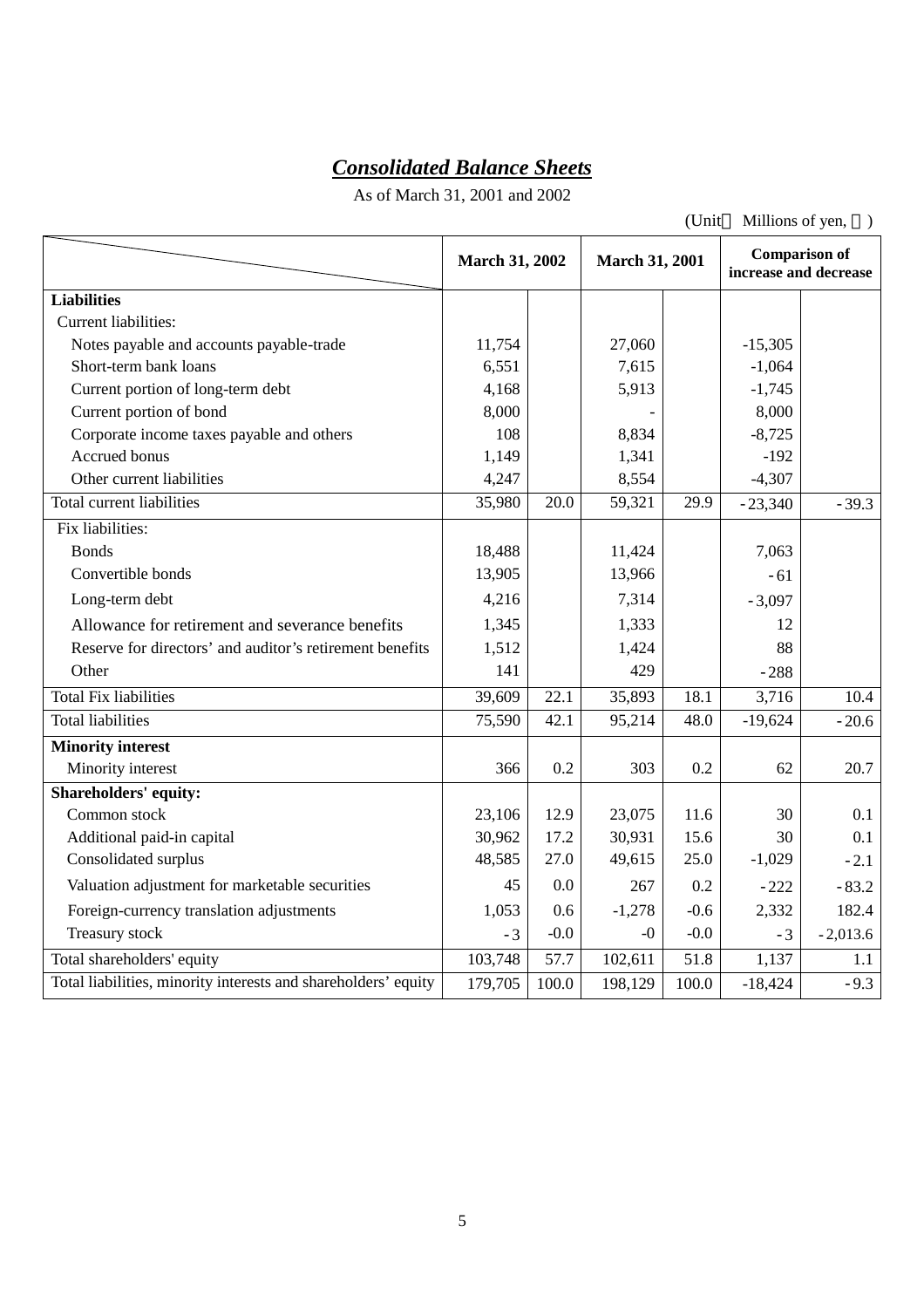# *Consolidated Statements of Income*

For the year ended March 31, 2001 (FY2000) and 2002 (FY2001)

| (Unit | Millions of yen, |  |
|-------|------------------|--|
|-------|------------------|--|

|                                                               | <b>FY2001</b>   |                  | <b>FY 2000</b>   |                  | increase and decrease | <b>Comparison of</b> |
|---------------------------------------------------------------|-----------------|------------------|------------------|------------------|-----------------------|----------------------|
| Net sales                                                     | 89,340          | 100.0            | 140,287          | 100.0            | $-50,947$             | $-36.3$              |
| Cost of sales                                                 | 63,293          | 70.8             | 91.447           | 65.2             | $-28,153$             | $-30.8$              |
| Gross profit                                                  | 26,046          | 29.2             | 48,839           | 34.8             | $-22,793$             | $-46.7$              |
| Sales, general and administrative expenses                    | 23,870          | 26.8             | 23,144           | 16.5             | 725                   | 3.1                  |
| Operating income                                              | 2,176           | 2.4              | 25,694           | 18.3             | $-23,518$             | $-91.5$              |
| Non-operating income:                                         | 1,869           | $\overline{2.1}$ | 3,175            | 2.3              | $-1,305$              | $-41.1$              |
| Interest income and dividend income                           | 355             |                  | 550              |                  | $-194$                |                      |
| Foreign-exchange gain                                         | 801             |                  | 1,740            |                  | $-939$                |                      |
| Equity earnings of unconsolidated subsidiaries and affiliates | 8               |                  | 329              |                  | $-321$                |                      |
| Other                                                         | 703             |                  | 554              |                  | 149                   |                      |
| Non-operating expenses:                                       | 1,487           | 1.6              | 2,056            | 1.5              | $-568$                | $-27.6$              |
| Interest expenses                                             | 1,041           |                  | 1,253            |                  | $-211$                |                      |
| Other                                                         | 446             |                  | 803              |                  | $-356$                |                      |
| Ordinary income                                               | 2,557           | 2.9              | 26,813           | 19.1             | $-24,256$             | $-90.5$              |
| Extraordinary income                                          | $\overline{45}$ | $\overline{0.0}$ | $\overline{159}$ | $\overline{0.1}$ | $-114$                | $-71.5$              |
| Gain on sales of property and equipment                       | 45              |                  | 144              |                  | $-98$                 |                      |
| Other                                                         |                 |                  | 15               |                  | $-15$                 |                      |
| <b>Extraordinary</b> loss                                     | 1,769           | 2.0              | 2,643            | 1.9              | $-873$                | $-33.1$              |
| Loss on sales/disposal of property and equipment              | 198             |                  | 615              |                  | $-416$                |                      |
| Write-down of long-term investment in securities              | 875             |                  | 5                |                  | 869                   |                      |
| Loss on liquidation of non-consolidated subsidiaries          | 466             |                  |                  |                  | 466                   |                      |
| One-time provision for allowance for directors' and           |                 |                  | 1,308            |                  | $-1,308$              |                      |
| auditors' retirement benefits in prior years                  |                 |                  |                  |                  |                       |                      |
| Other<br>Income before income taxes and other                 | 229<br>833      | $\overline{0.9}$ | 714<br>24,330    | 17.3             | $-484$                |                      |
|                                                               |                 |                  |                  |                  | $-23,496$             | $-96.6$              |
| Corporate income taxes, residence taxes and business<br>taxes | 268             | 0.3              | 11,750           | 8.3              | $-11,482$             | $-97.7$              |
| Adjustment of corporate income taxes and other                | $-253$          | $-0.3$           | $-1,861$         | $-1.3$           | 1,607                 | 86.4                 |
| Minority interest in income of consolidated subsidiaries      | $-2$            | $-0.0$           | 124              | 0.1              | $-127$                | $-102.0$             |
| Net income                                                    | 820             | 0.9              | 14,316           | 10.2             | $-13,495$             | $-94.3$              |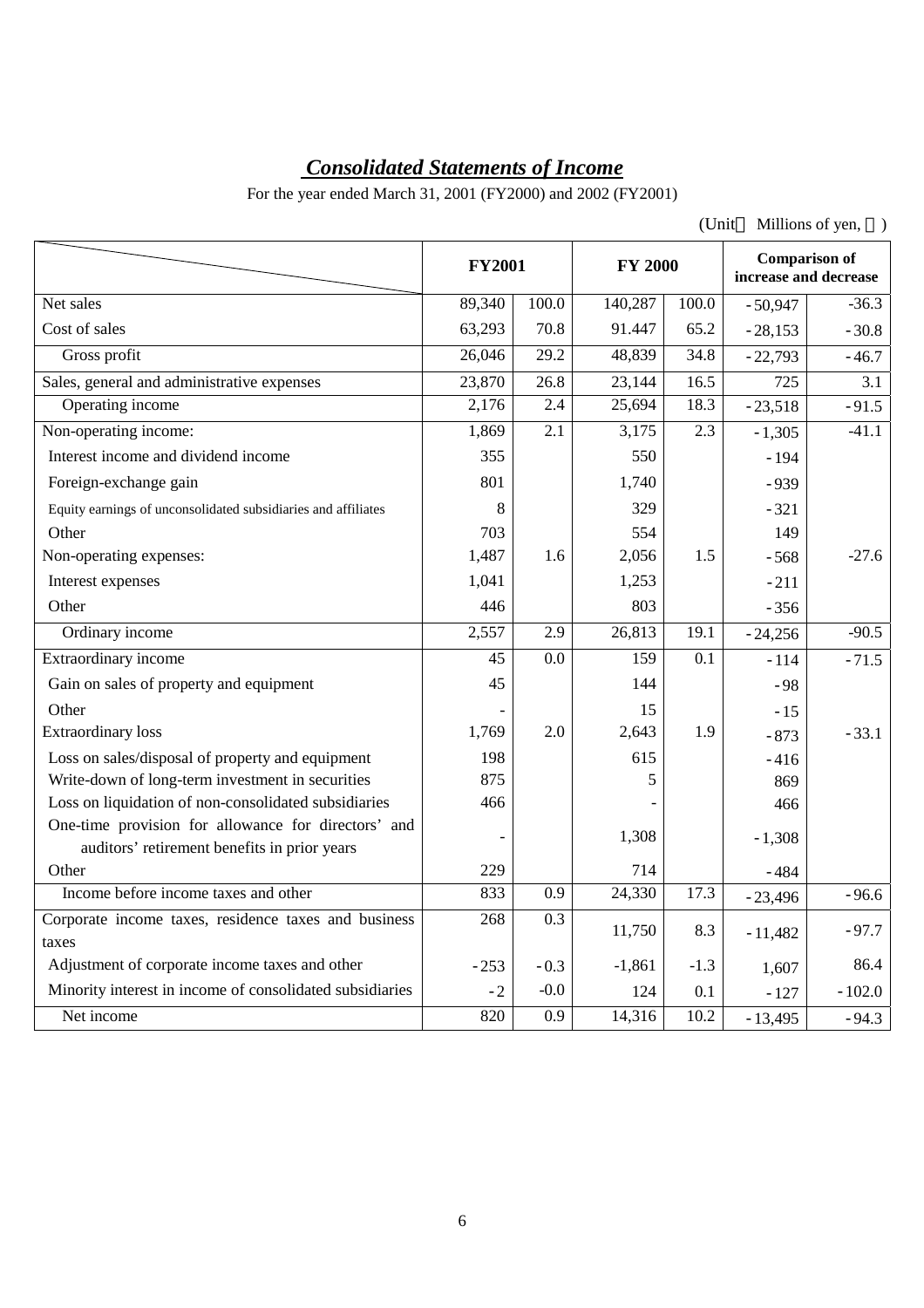# *Consolidated Statements of Retained Earnings*

For the year ended March 31, 2001(FY2000) and 2002(FY2001)

(Unit Millions of yen)

|                                                               | <b>FY2001</b> | <b>FY2000</b> | <b>Comparison of</b><br>increase and decrease |
|---------------------------------------------------------------|---------------|---------------|-----------------------------------------------|
| Consolidated retained earnings at beginning of<br>period      | 49,615        | 37,109        | 12,505                                        |
| Decrease in consolidated retained earnings:                   | 1,850         | 1,810         | 40                                            |
| Cash dividends                                                | 1,790         | 1,780         | 9                                             |
| Bonuses to directors                                          | 60            | 30            | 30                                            |
| Net income                                                    | 820           | 14,316        | $-13,495$                                     |
| Balance of consolidated retained earnings at end of<br>period | 48,585        | 49,615        | $-1,029$                                      |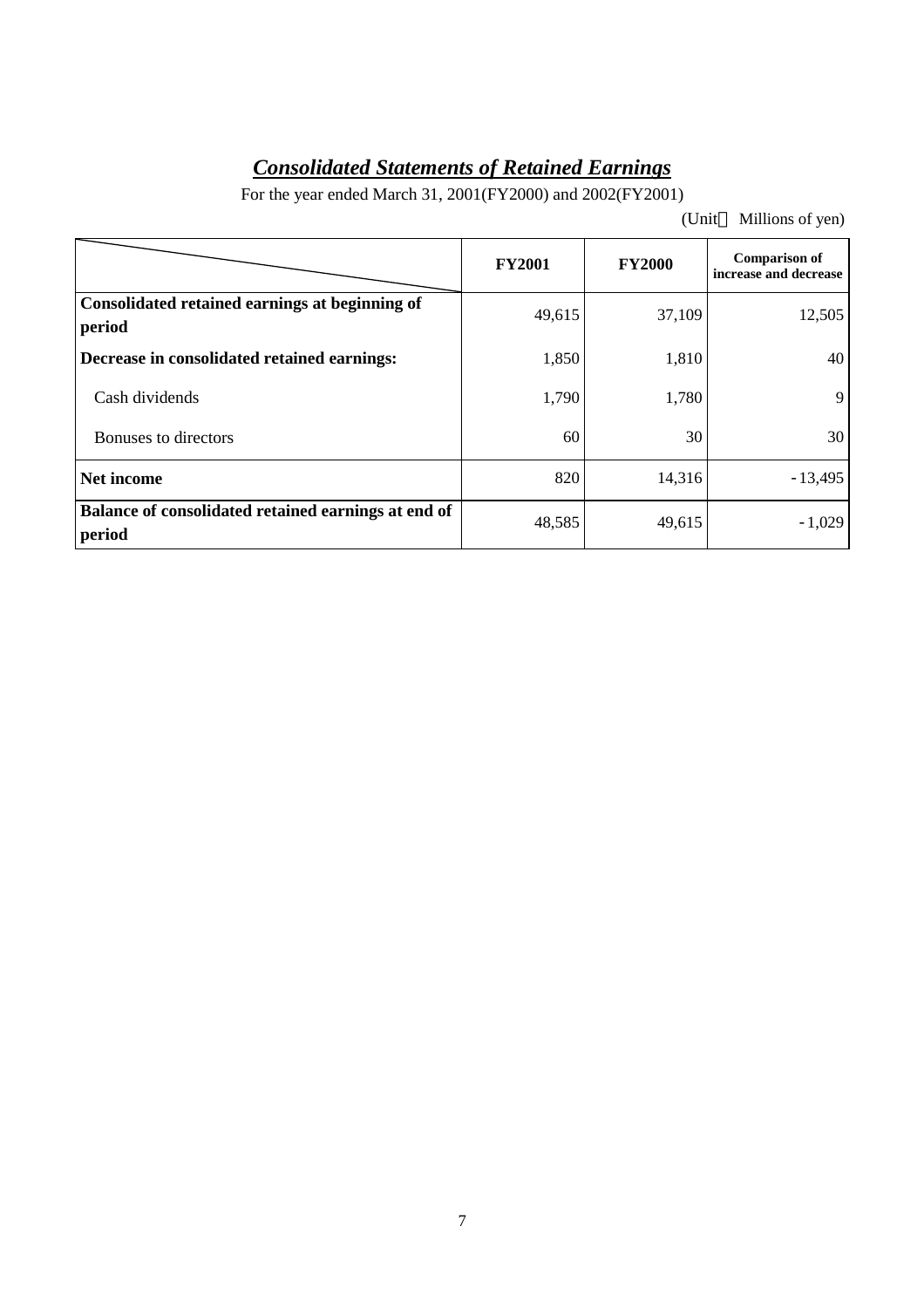# *Consolidated Statements of Cash Flows*

For the year ended March 31, 2001(FY2000) and 2002(FY2001)

|                                                                                                                             | (Unit         | Millions of yen) |
|-----------------------------------------------------------------------------------------------------------------------------|---------------|------------------|
|                                                                                                                             | <b>FY2001</b> | <b>FY2000</b>    |
| <b>I</b> . Cash Flows from operating activities                                                                             |               |                  |
| Income before income tax and minority interests                                                                             | 833           | 24,330           |
| Depreciation and amortization                                                                                               | 6,164         | 5,812            |
| Loss on sales or disposal of property and equipment                                                                         | 152           | 471              |
| (Increase)/ Decrease in allowance for bad debts                                                                             | (128)         | 2,352            |
| Interest and dividend income                                                                                                | (355)         | (550)            |
| Interest expenses                                                                                                           | 1,041         | 1,139            |
| Foreign exchange gain (loss)                                                                                                | (135)         | (379)            |
| Equity earnings of unconsolidated subsidiaries and affiliates                                                               | (8)           | (329)            |
| Write-down of Long-term investment in securities                                                                            | 875           |                  |
| Loss on liquidation of non-consolidated subsidiaries                                                                        | 466           |                  |
| (Increase)/ Decrease in accounts and trade receivables                                                                      | 22,138        | (9,831)          |
| (Increase)/ Decrease in inventories                                                                                         | 4,697         | 5,556            |
| Increase / (Decrease) in accounts and notes payable                                                                         | (15,976)      | 1,649            |
| Other                                                                                                                       | (1,150)       | 397              |
| Subtotal                                                                                                                    | 18,615        | 30,618           |
| Interest income and dividend income received                                                                                | 374           | 586              |
| Interest expenses paid                                                                                                      | (1,003)       | (1,260)          |
| Income taxes paid                                                                                                           | (14, 714)     | (6,940)          |
| Net cash provided by operating activities                                                                                   | 3,272         | 23,003           |
| <b>II.</b> Cash Flows from investing activities                                                                             |               |                  |
| Payments for deposit of time deposit                                                                                        | (498)         |                  |
| Payments for purchases of short-term investments in securities                                                              | (1,999)       | (1,548)          |
| Proceeds from sales of short-term investments in securities                                                                 | 2,063         | 4,286            |
| Payments for purchases of property, plants and equipment                                                                    | (9,225)       | (11,076)         |
| Proceeds from sales of property, plants and equipment                                                                       | 194           | 1,286            |
| Payments for purchases of long-term investments in securities<br>Proceeds from sales of long-term investments in securities | (486)<br>888  | (249)<br>131     |
| Increase in short-term loans                                                                                                | (663)         | (688)            |
| Collection of short-term loans receivable                                                                                   | 1,818         | 536              |
| Net cash provided by investing activities                                                                                   | (7,907)       | (7, 321)         |
| <b>III.</b> Cash Flows from financing activities                                                                            |               |                  |
| Increase / (Decrease) in short-term bank loans                                                                              | (1,511)       | (5,178)          |
| Borrowings of long-term debt                                                                                                | 1,210         | 900              |
| Repayments of long-term debt                                                                                                | (6,037)       | (5,172)          |
| Payments for issuances of bonds                                                                                             | 15,000        |                  |
| Redemption of bonds                                                                                                         |               | (14, 855)        |
| Proceeds from issuance of Equities                                                                                          |               | 2,704            |
| Cash dividends                                                                                                              | (1,790)       | (1,783)          |
| Other                                                                                                                       | 60            |                  |
| Net cash provided by (used for) financing activities                                                                        | 6,930         | (23, 384)        |
| <b>IV.</b> Effect of exchange-rate change on cash and cash equivalents                                                      | 664           | 884              |
| V. Net increase in cash and cash equivalents                                                                                | 2,959         | (6,818)          |
| VI. Cash and cash equivalents at the beginning of the period                                                                | 52,047        | 58,866           |
| VII. Cash and cash equivalents at the end of the period                                                                     | 55,007        | 52,047           |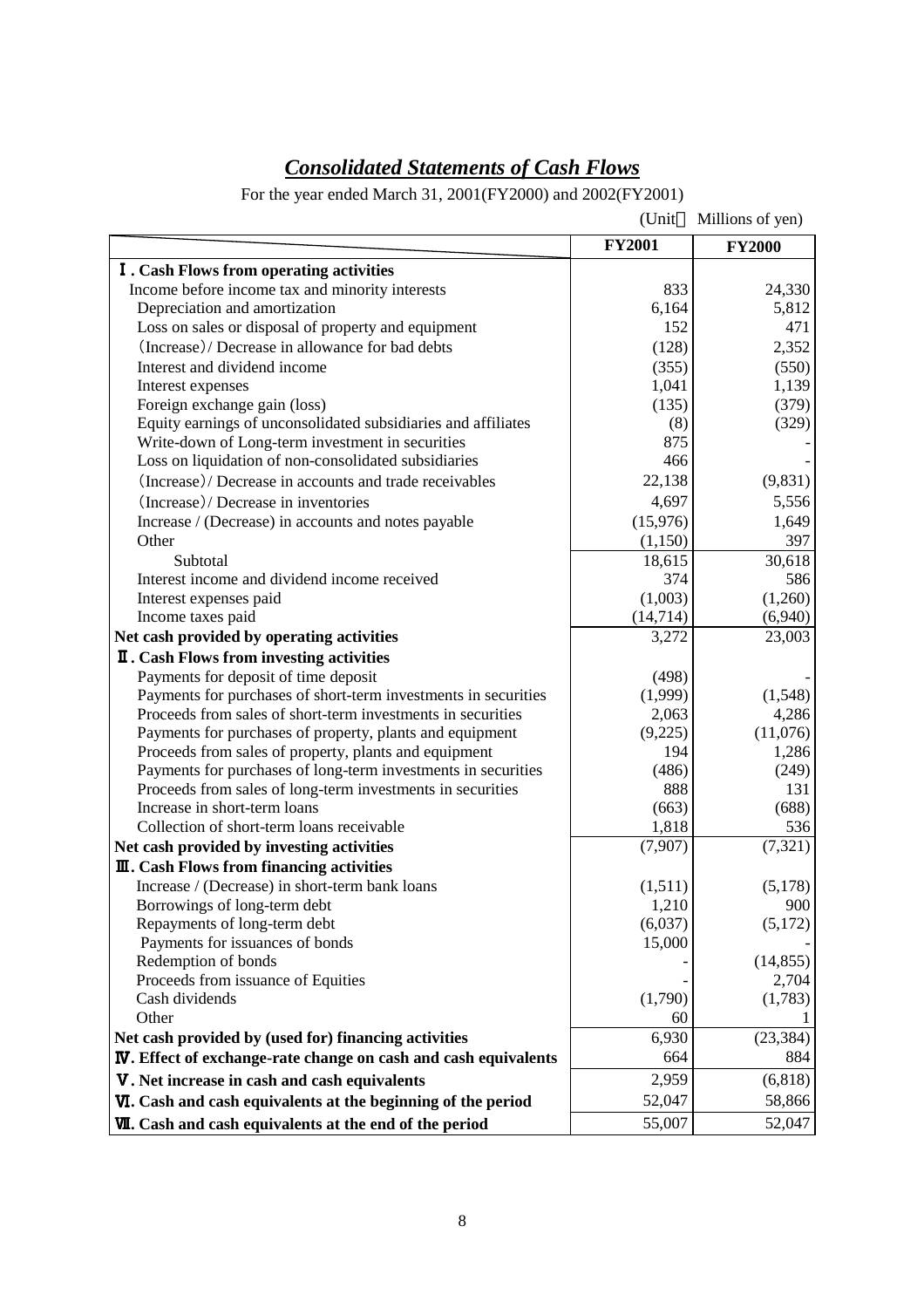# *Basis for Presenting Consolidated Financial Statements*

#### 1. *Scope of Consolidation*

#### **(1) The consolidated subsidiaries: 13**

THK the "Company" had 22 subsidiaries as of March 31, 2002. The consolidated financial statements include the accounts of the Company and its 13 subsidiaries. The 13 major subsidiaries, which have been consolidated with the Company, are as follows:

Talk System Co., Ltd., Beldex Corporation, THK Yasuda Co., Ltd., THK Holdings of America, L.L.C., THK America, Inc., THK Manufacturing of America, Inc., THK neturen America, L.L.C., THK Europe B.V., THK G.m.b.H., THK Manufacturing of Europe S.A.S., PGM Ballscrews Ltd., PGM Ballscrews Ireland Ltd., and THK TAIWAN CO., LTD. THK and these consolidated subsidiaries as the "Companies" Note: THK neturen America, L.L.C. has been consolidated with the Companies since this fiscal year.

#### **(2) The unconsolidated subsidiaries**:**9**

 The accounts of the remaining nine unconsolidated subsidiaries, including Nihon Slide Kogyo Co., Ltd., are insignificant, meaning that these accounts have not been consolidated with the Company since the consolidated assets, net sales, net income and retained earnings of these companies, in the aggregate, are not significant in relation to those of the Companies.

#### *2. Accounting for Investments in Unconsolidated Subsidiaries and Affiliates*

#### **(1) The equity method is applied only to the investments in Daito Seiki Co., Ltd.**

The Company had four affiliates as of March 31, 2002. However, the equity method is applied only to the investments in Daito Seiki Co., Ltd., since the investments in the unconsolidated subsidiaries and the remaining affiliates would not have material effects on consolidated net income and retained earnings in the consolidated financial statements, had they been accounted for using the equity method. Thus the investments in the unconsolidated subsidiaries and affiliates are carried at cost or less.

# **(2) Nine unconsolidated subsidiaries and three affiliates are not accounted for by the equity method.**

Nine unconsolidated subsidiaries, including Nihon Slide Kogyo Co., Ltd., and three affiliates, including Samick LMS Co., Ltd., are not accounted for by the equity method. These subsidiaries and affiliates are excluded from the equity method of accounting due to their immaterial effect on the consolidated results.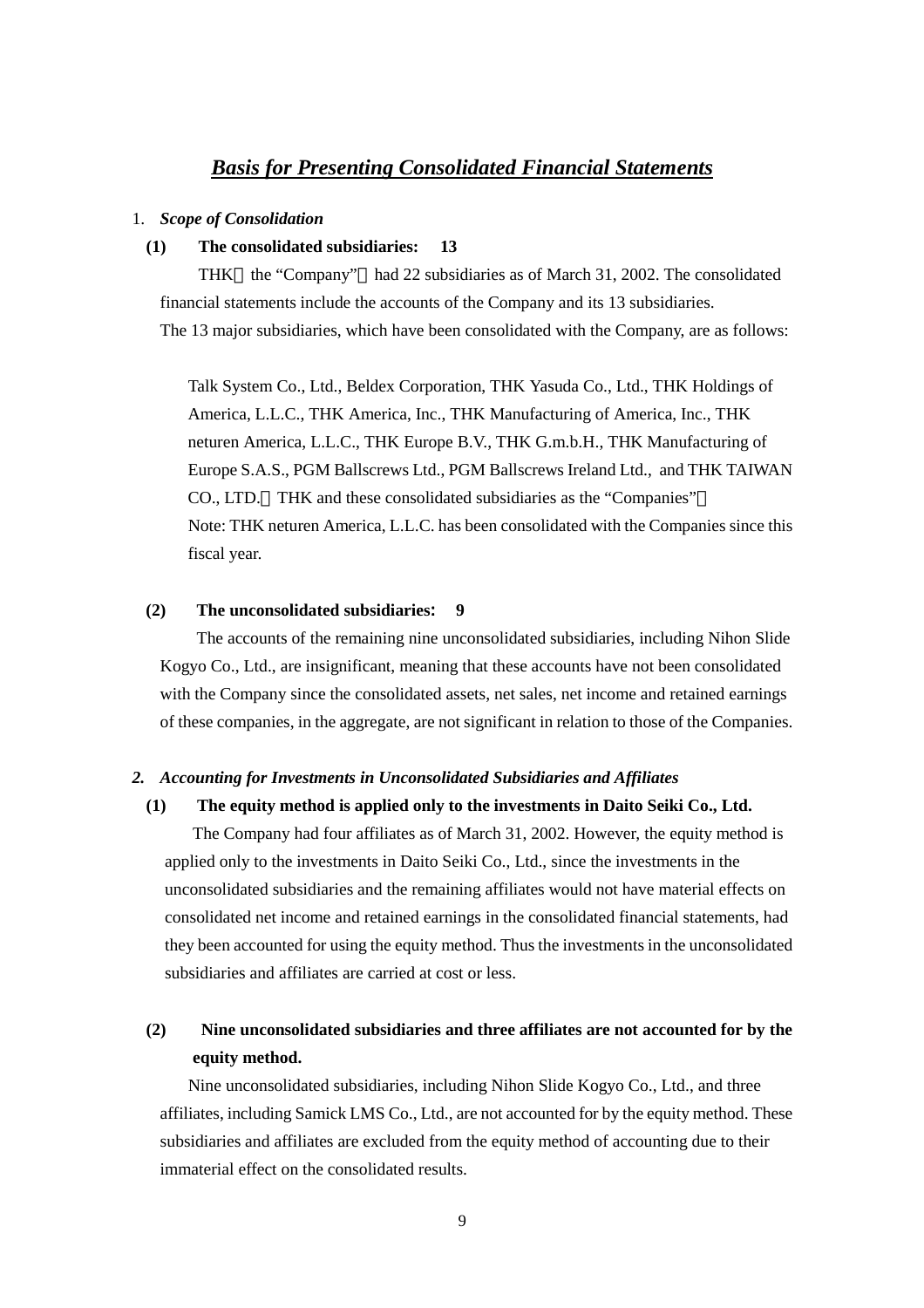#### *3. Fiscal year of consolidated subsidiaries*

 THK Holdings of America, L.L.C., THK America, Inc., THK Manufacturing of America, Inc., THK neturen America, L.L.C., THK Europe B.V., THK G.m.b.H., THK Manufacturing of Europe S.A.S., PGM Ballscrews Ltd., PGM Ballscrews Ireland Ltd. and THK TAIWAN CO., LTD. close their books of account for the interim period on December 31. Necessary adjustments are made in order to consolidate financial statements for relevant transactions conducted during the period.

#### *4. Summary of Significant Accounting Policies*

#### **(1) Evaluation of significant assets**

A) Investments in securities

Other investments listed on stock exchanges are stated at fair market value as of the year-end balance-sheet date, with the sale price computed via the moving-average method. Other investments unlisted are stated at cost via the moving-average method. Derivatives are stated at fair market value.

| Company Name                       | <b>Asset Evaluation Method</b> | <b>Evaluation Standard</b> |
|------------------------------------|--------------------------------|----------------------------|
| Parent company (THK)               | Weighted average cost          | Cost basis                 |
| Talk System Co., Ltd.              | Weighted average cost          | Cost basis                 |
| <b>Beldex Corporation</b>          | Actual cost                    | Cost basis                 |
| THK Yasuda Co., Ltd.               | Weighted average cost          | Cost basis                 |
| THK America, Inc.                  | First-in first-out             | Lower of cost or market    |
| THK Manufacturing of America, Inc. | First-in first-out             | Lower of cost or market    |
| THK Europe B.V.                    | Moving average                 | Lower of cost or market    |
| THK Manufacturing of Europe S.A.S. | Weighted average cost          | Cost basis                 |
| THK G.m.b.H.                       | Moving average                 | Lower of cost or market    |
| <b>PGM Ballscrews Ltd.</b>         | First-in first-out             | Lower of cost or market    |
| <b>PGM Ballscrews Ireland Ltd.</b> | First-in first-out             | Lower of cost or market    |
| THK TAIWAN CO., LTD                | Moving average                 | Lower of cost or market    |

#### B) Inventories

#### **(2) Depreciation and amortization**

Depreciation of plants and equipment is computed in principal by using declining-balance method. However, depreciation of property and buildings (excluding building fixtures) acquired after April 1, 1998, is computed using the straight-line method.

The amortization of intangible assets is computed in principal via the straight-line method, in accordance with the Corporate Tax Law of Japan. However, software for internal use is amortized over its estimated useful life of five years on a straight-line basis.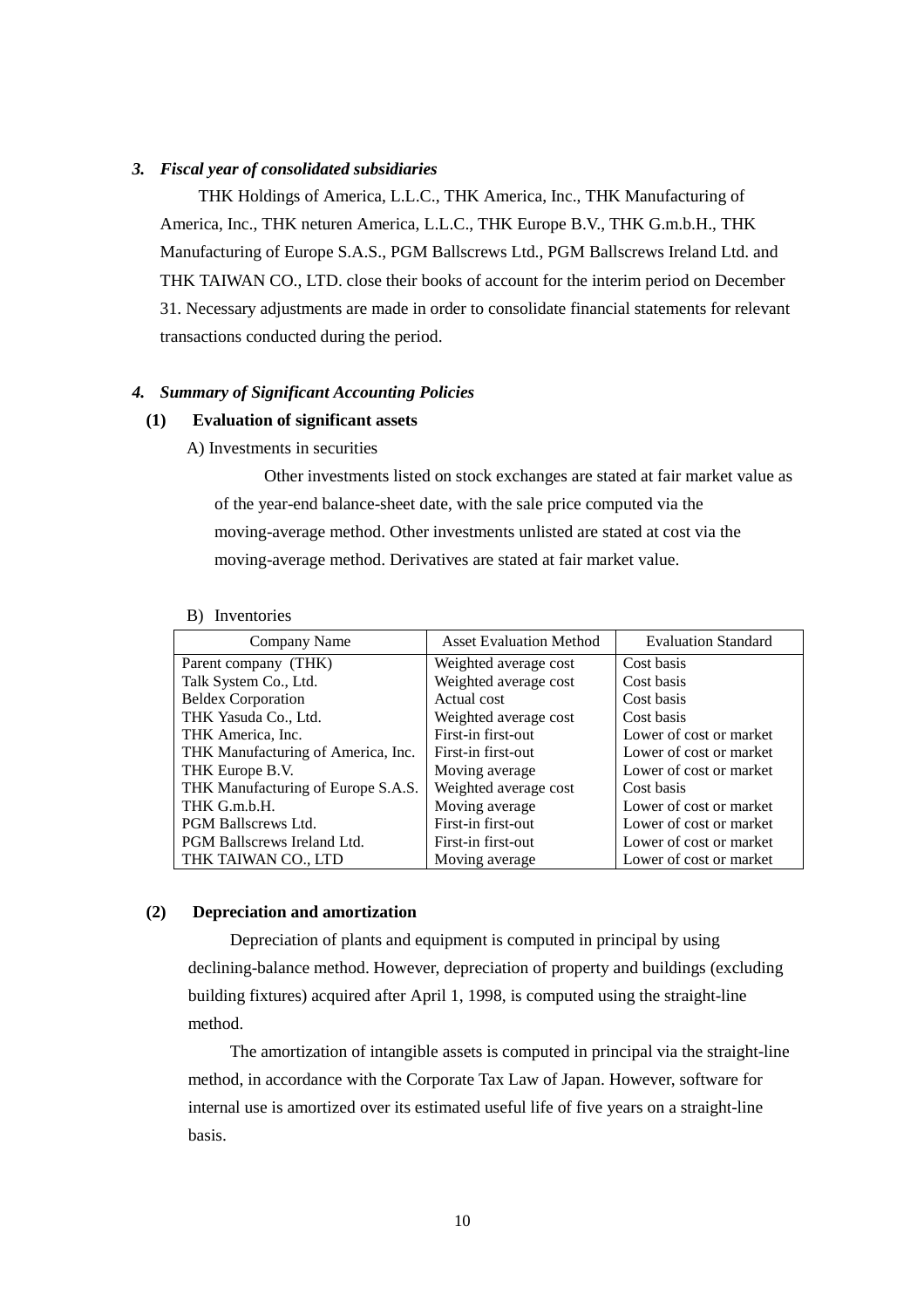#### **(3) Deferred charges**

Bond-issuance expenses are recognized in total when incurred.

Premiums to the book value of issued bonds are amortized via the straight-line method during the period until maturity.

#### **(4) Leases**

The operating-lease accounting method, except lease agreements that stipulate the transfer of ownership of leased property to the lessee, is accounted for financial leases.

#### **(5) Basis for recording significant allowances**

1. Allowance for bad debts:

To prepare against credit losses, the allowance for bad debts is recorded. For bad loans, the allowance for bad debts is recorded based on financial evaluations of individual borrowers. For other loans, the allowance is calculated based on historical loss ratios.

2. Accrued bonus:

To prepare for bonus payments to employees, an amount allocable to the fiscal year under review, based on the estimated amount of future payments is provided.

3. Allowance for retirement and severance benefits:

To prepare for retirement and severance benefits to employees, future benefit obligations less fair value of pension assets at the fiscal year end are recorded as reserves for retirement and severance benefits. The difference arising from the change in accounting standards in total is accounted for as expenses, and the actuarial differences are equally divided over a certain number of years (10 years) within the period of average remaining years of service of employees, and are accounted for as expenses.

4. Allowance for directors' and auditors' retirement benefits:

To prepare for retirement benefits to directors and auditors, an estimated amount of required payment at the interim fiscal year end, based on internal rules for directors and auditors, is provided.

#### **(6) Hedge Accounting**

1. Method of hedge accounting:

Of interest-swap transactions, those transactions that meet the conditions for exceptional treatment are treated accordingly.

Currency-swap transactions satisfied the requirements for hedge accounts, and those are treated as assignment treatment.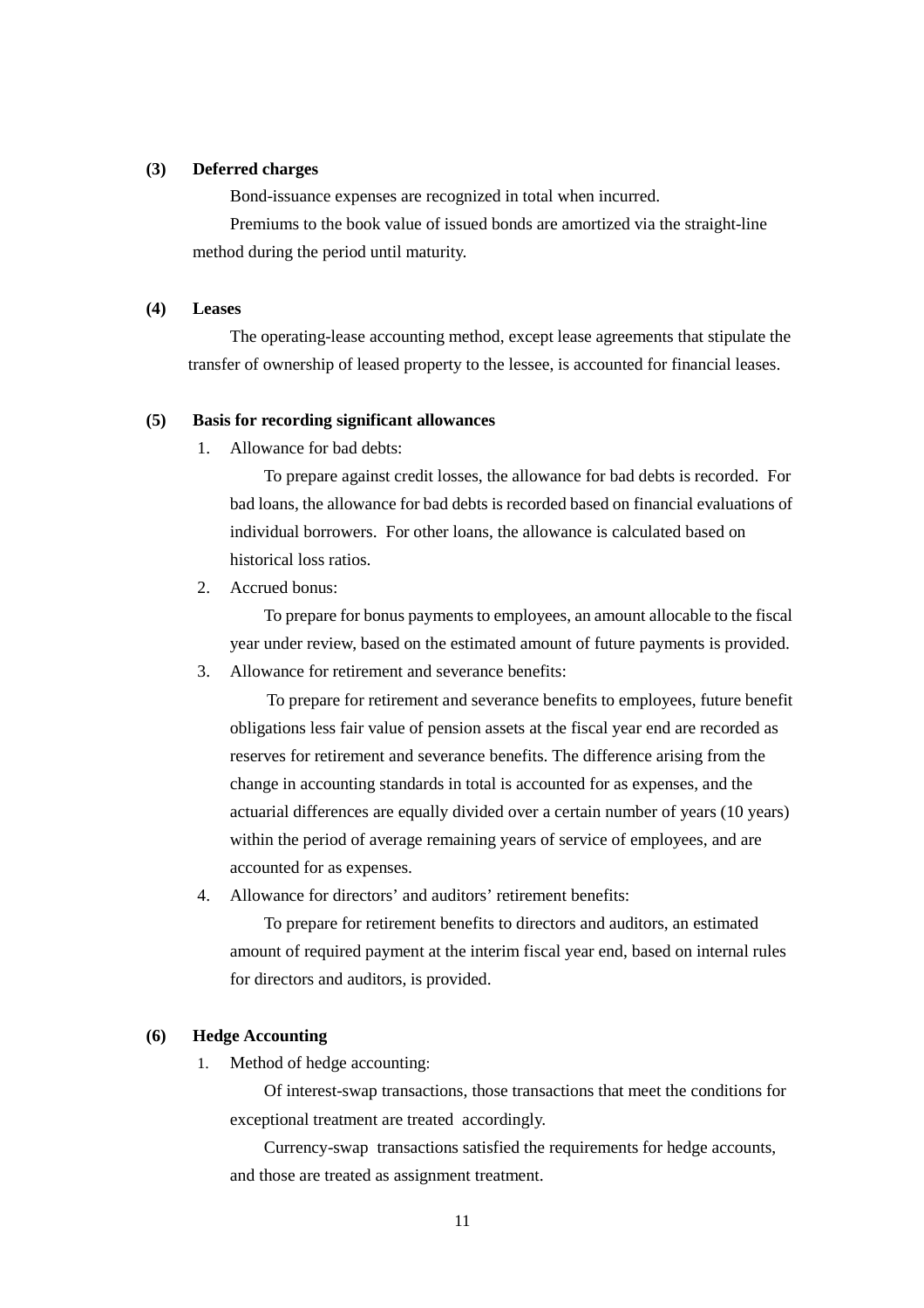- 2. Means of hedging and hedged items Interest swaps: Interest fluctuating on borrowing. Currency swaps: Money claims denominated in foreign currency.
- 3. Policy for hedge transactions:

Hedges related to interest are entered basically for the purpose of avoiding risks of market fluctuations in interest. And hedges related to currency are entered basically for the purpose of avoiding risks of exchange fluctuations.

4. Method of evaluating hedge effectiveness:

The evaluation of hedge effectiveness is omitted, since hedge accounting applies only to those interest-swaps that meet the conditions for exceptional treatment.

Hedges related to currency are evaluated its effectiveness by comparing the total amount of market price change with the means for hedging or the total amount of cash-flow changes.

### **(7) Treatment of national and local consumption taxes**

The tax-exclusion accounting method is applied.

## *5. Scope of Funds on Statements of Interim Consolidated Cash Flows*

Cash and cash equivalents include deposits that easily withdrawn and converted to cash, along with short-term investments maturing within three months of their acquisition that are not subject to significant price risk.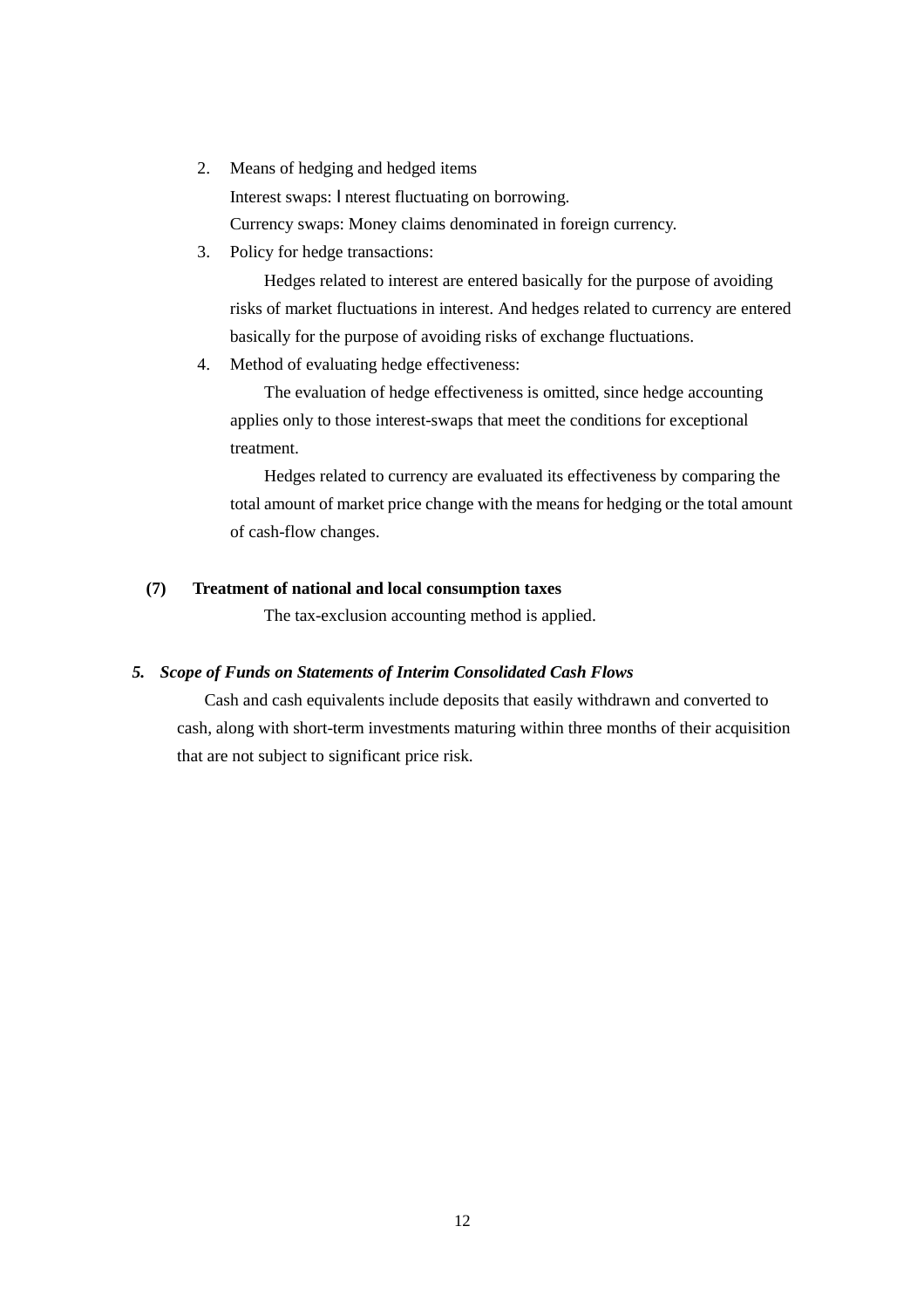# **Notes**

# **[Consolidated Balance Sheets]**

|                                   |                                      | FY 2001                      | <b>FY2000</b>                |  |
|-----------------------------------|--------------------------------------|------------------------------|------------------------------|--|
|                                   | Shares of non-consolidated           | $\frac{1}{2}$ 6,039 million  | $\frac{1}{2}$ 4,854 million  |  |
| subsidiaries and affiliates       |                                      |                              |                              |  |
| 2.                                | Accumulated depreciation             |                              |                              |  |
| of property, plants and equipment |                                      | $\frac{1}{2}$ 61,369 million | $\frac{1}{2}$ 57,512 million |  |
| 3.                                | Discounts on notes receivable        | $\frac{1}{2}$ 1,435 million  | $\frac{1}{2}$ 2,581 million  |  |
| 4.                                | Liabilities for guarantee, etc.      |                              |                              |  |
|                                   | Liabilities for guarantee            | $\frac{1}{2}$ 401 million    | $\frac{1}{2}$ 410 million    |  |
|                                   | Guarantee engagement, etc.           | $\frac{1}{2}$ - million      | $\frac{1}{2}$ 370 million    |  |
| 5.                                | Contingent liabilities with respect  | $\frac{1}{2}$ - million      | $\frac{1}{2}$ 5,114 million  |  |
|                                   | to debt assumption contract of bonds |                              |                              |  |

# **[Consolidated Statements of Cash Flows]**

1. The connection between cash and cash equivalents at end of the period and accounts of consolidated balance sheets

|                                                     | FY 2001                      | <b>FY2000</b>                |
|-----------------------------------------------------|------------------------------|------------------------------|
| Cash on hand and in banks                           | $\frac{1}{2}$ 43,368 million | $\frac{1}{2}$ 40,760 million |
| Short-term investments in securities                | $\frac{1}{2}$ 9,137 million  | $\frac{1}{2}$ 8,287 million  |
| Short-term loans                                    | $\frac{1}{2}$ 4,214 million  | $\frac{1}{2}$ 4,679 million  |
| Total                                               | $\frac{1}{2}$ 56,720 million | $\frac{1}{2}$ 53,727 million |
| Time deposit (over three months)                    | -¥498 million                | $\frac{1}{2}$ - million      |
| Short-term investments<br>in securities, except MMF | $-\frac{1}{2}$ 999 million   | $-\frac{1}{2}$ 999 million   |
| Short-term loans, except repurchase<br>agreement    | $-\frac{1}{2}$ 214 million   | $-\frac{1}{2}$ 680 million   |
| Cash and cash equivalents                           | $\frac{1}{2}$ 55,007 million | $\frac{1}{2}$ 52,047 million |
| 2. Significant non-capital transactions             | FY 2001                      | <b>FY2000</b>                |
| Conversion of convertible bonds                     |                              |                              |
| Increase in common stock by conversion              | $\frac{1}{2}$ 30 million     | $\frac{1}{2}$ 33 million     |

| mercase in common stock by conversion     | $\pm$ 50 пшшон           | $\pm$ 55 шшпон           |
|-------------------------------------------|--------------------------|--------------------------|
| Increase in additional paid-in capital by | $\yen$ 30 million        | $\frac{1}{2}$ 33 million |
| conversion                                |                          |                          |
| Decrease in convertible bonds by          | $\frac{1}{2}$ 61 million | $\frac{1}{2}$ 67 million |
| conversion                                |                          |                          |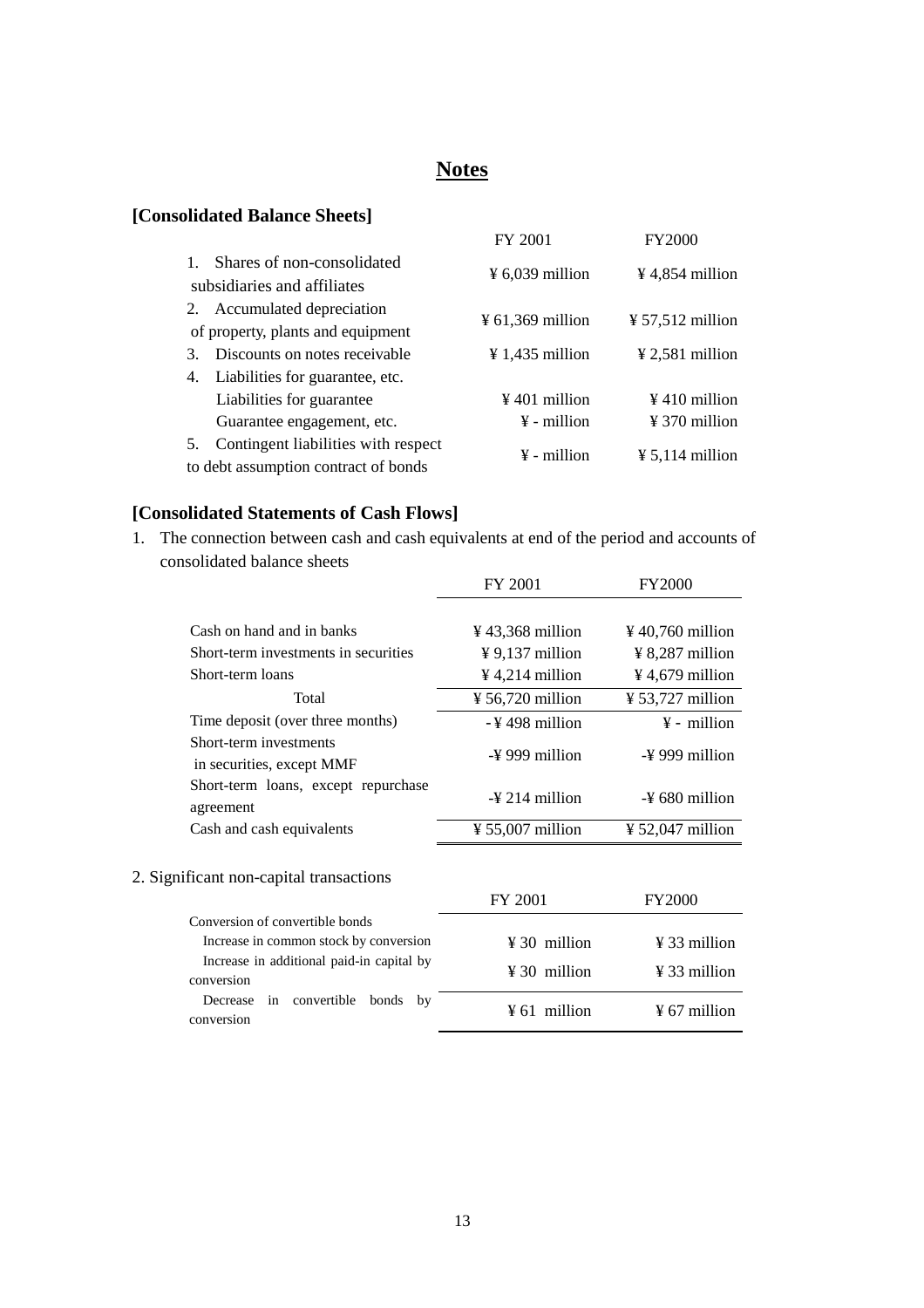## [**Lease Transactions]**

- 1. Financial leases, except for lease agreements that stipulate the transfer of ownership of leased property to the lessee
- (1) Acquisition costs, accumulated depreciation and net leased property at end of period

|                          | FY 2001                     | <b>FY2000</b>               |
|--------------------------|-----------------------------|-----------------------------|
|                          | Machinery and               | Machinery and               |
|                          | equipment                   | equipment                   |
| Acquisition costs        | ¥ 68 million                | $\frac{1}{2}$ 68 million    |
| Accumulated depreciation | ¥46 million                 | ¥ 36 million                |
| Net leased property      | ¥ 21 million                | ¥ 32 million                |
|                          |                             |                             |
|                          | Other                       | Other                       |
| Acquisition costs        | $\frac{1}{2}$ 3,141 million | ¥ 3,024 million             |
| Accumulated depreciation | $\frac{1}{4}$ 1,410 million | $\frac{1}{2}$ 1,005 million |
| Net leased property      | $\frac{1}{2}$ 1,731 million | $\frac{1}{2}$ ,018 million  |
|                          |                             |                             |
|                          | Intangible fix assets       | Intangible fix assets       |
| Acquisition costs        | ¥ 71 million                | $\frac{1}{2}$ 40 million    |
| Accumulated amortization | ¥ 19 million                | ¥4 million                  |
| Net leased property      | ¥ 52 million                | ¥ 35 million                |
|                          |                             |                             |
|                          | Total                       | Total                       |
| Acquisition costs        | $\frac{1}{2}$ 3,281 million | $\frac{1}{2}$ 3,132 million |
| Accumulated depreciation | ¥ 1,476 million             | ¥ 1,046 million             |
| Net leased property      | ¥ 1,805 million             | $\frac{1}{2}$ ,086 million  |

Note: The amounts of acquisition costs and future minimum lease payments under finance leases include the portion of imputed interest expense.

(2) Future minimum lease payments under finance leases

|                     | FY 2001                     | <b>FY2000</b>               |
|---------------------|-----------------------------|-----------------------------|
| Due within one year | $\frac{1}{2}$ 645 million   | $\frac{1}{2}$ 653 million   |
| Due after one year  | $\angle 1.160$ million      | $\angle 1.433$ million      |
| Total               | $\frac{1}{2}$ 1,805 million | $\frac{1}{2}$ 2,086 million |

Note: The amounts of acquisition costs and future minimum lease payments under finance leases include the portion of imputed interest expense.

#### (3) Lease payments and implied depreciation

|                | FY 2001                   | <b>FY2000</b>             |
|----------------|---------------------------|---------------------------|
| Lease payments | $\frac{1}{2}$ 697 million | $\frac{1}{2}$ 637 million |
| Depreciation   | $\frac{1}{2}$ 697 million | $\frac{1}{2}$ 637 million |

#### (4) Depreciation

Depreciation is computed via the straight-line method.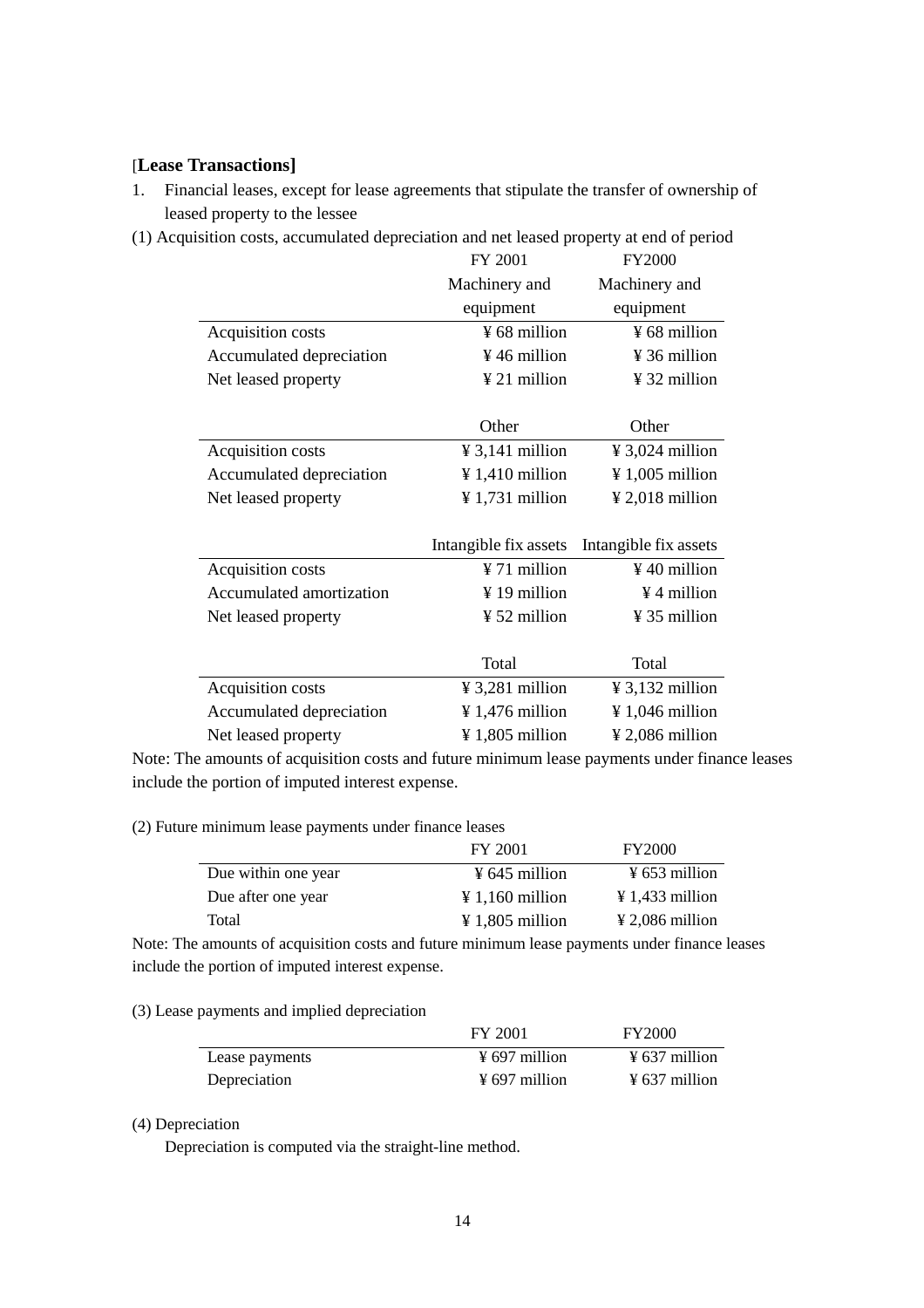#### 2. Transactions of operating leases

Future minimum lease payments under operating leases

|                     | FY 2001                     | <b>FY2000</b>               |
|---------------------|-----------------------------|-----------------------------|
| Due within one year | $\frac{1}{2}$ 652 million   | $\frac{1}{2}$ 416 million   |
| Due after one year  | $\frac{1}{2}$ 2.343 million | $\frac{1}{2}$ 1,777 million |
| Total               | $\frac{1}{2}$ 2,996 million | $\frac{1}{2}$ 2,193 million |

#### **[Segment Information]**

(1) Industry Segment Information

 Given the fact that the sales, operating income and assets of the machinery parts segment amounted to more than 90 percent of total sales, total operating income and total assets of the Company and consolidated subsidiaries, it is not required that industry segment information be disclosed. The Company and consolidated subsidiaries are operating in one industry segment that being the production and sales of linear motion systems.

# (2) Geographical Segment Information

The net sales of the Companies for the year ended March 31,2001 and 2002 classified by geographic segments are summarized as follows:

|                    |         |         |        |           |         | Elimination |              |
|--------------------|---------|---------|--------|-----------|---------|-------------|--------------|
|                    | Japan   | America | Europe | Asia      | Total   | or          | Consolidated |
|                    |         |         |        | and other |         | corporate   |              |
|                    |         |         |        |           |         | assets      |              |
| Net sales:         |         |         |        |           |         |             |              |
| Customers          | 63,315  | 11,632  | 12,726 | 1,665     | 89,340  |             | 89,340       |
| Inter-segment      | 11,396  | 190     | 129    |           | 11,716  | (11,716)    |              |
| Total              | 74.711  | 11.822  | 12.856 | 1.665     | 101,056 | (11,716)    | 89,340       |
| Operating expenses | 72,058  | 11,876  | 13,641 | 1,672     | 99.248  | (12,084)    | 87,163       |
| Operating income   | 2,653   | $-54$   | $-785$ | -6        | 1,807   | 368         | 2,176        |
| Total asset        | 154,624 | 16,218  | 13,530 | 1,241     | 185,616 | (5,910)     | 179,705      |

[The year ended March 31,2002] (Millions of yen)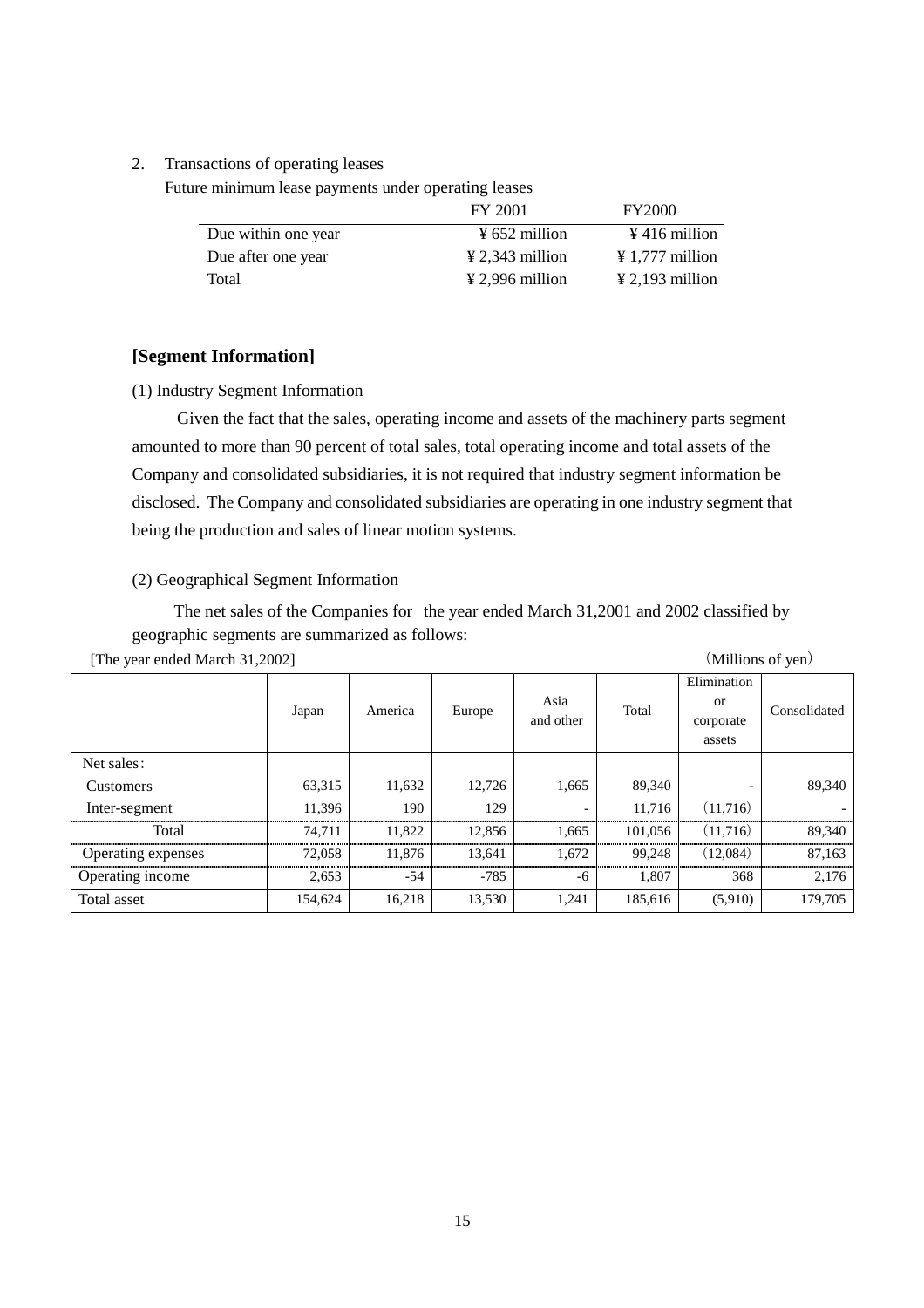[The year ended March 31, 2001] (Millions of yen)

|                    | Japan   | America | Europe | Asia<br>and other | Total   | Elimination<br>or<br>corporate<br>assets | Consolidated |
|--------------------|---------|---------|--------|-------------------|---------|------------------------------------------|--------------|
| Net sales:         |         |         |        |                   |         |                                          |              |
| <b>Customers</b>   | 111,640 | 15,610  | 10,994 | 2.041             | 140,287 |                                          | 140,287      |
| Inter-segment      | 18.985  | 403     | 128    | -                 | 19.517  | (19,517)                                 |              |
| Total              | 130,626 | 16,014  | 11,122 | 2,041             | 159,804 | (19,517)                                 | 140,287      |
| Operating expenses | 107.771 | 14.144  | 10.458 | 2.038             | 134.413 | (19,820)                                 | 114,592      |
| Operating income   | 22,855  | 1.869   | 664    | 2                 | 25.391  | 303                                      | 25,694       |
| Total asset        | 167,858 | 19,574  | 12,156 | 1,867             | 201,458 | (3,328)                                  | 198,129      |

Note:

- 1. Classification of countries and regions is based on level of geographical proximity.
- 2. The main countries and regions belonging to each classification are as follows:
	- A) America: United States, etc.
	- B) Europe: Germany, United Kingdom, the Netherlands, etc.
- 3. Asia and other: South Korea, Taiwan, etc.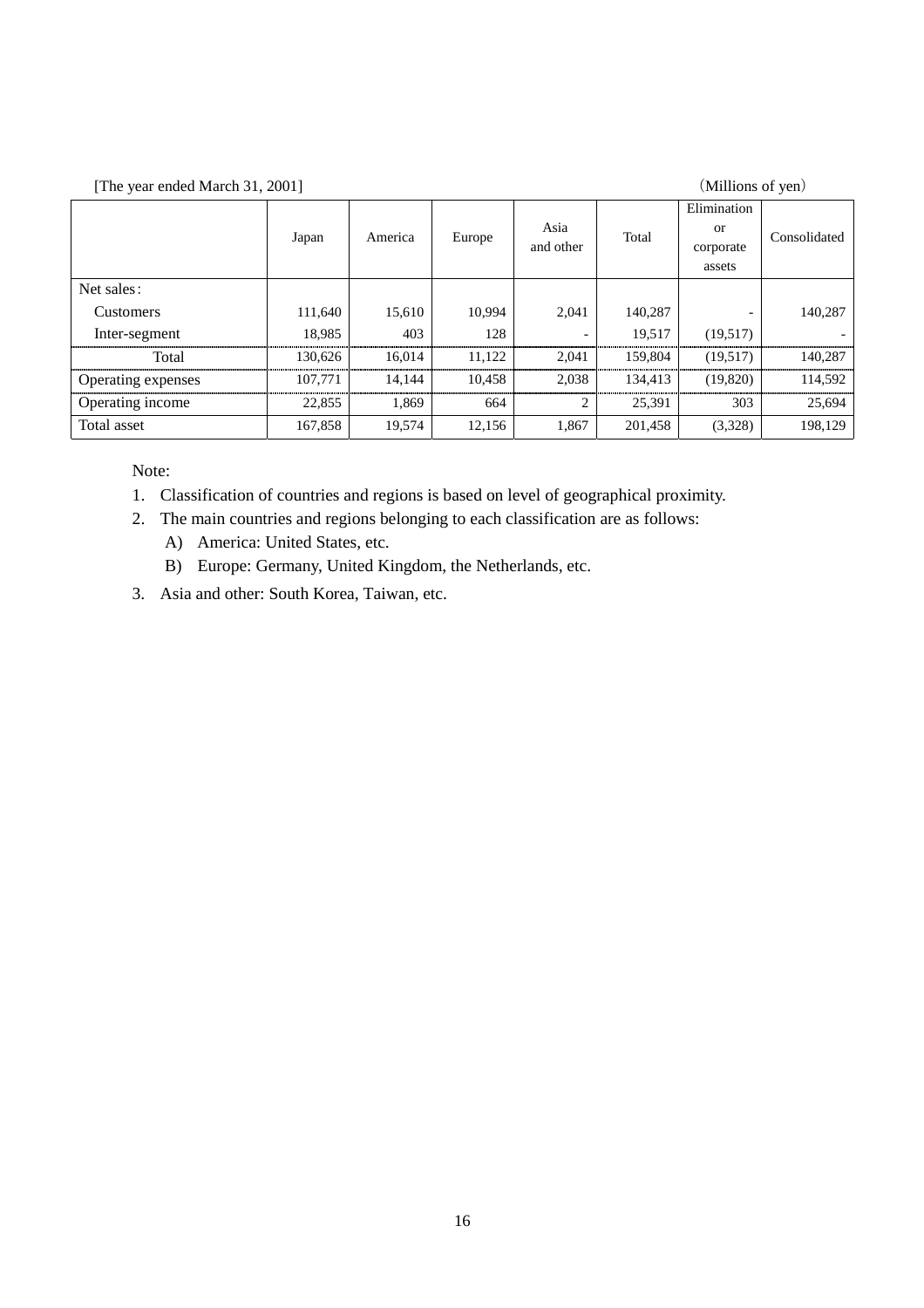#### (3) Export Sales and Sales by Overseas Subsidiaries

 The overseas sales of the Companies (referring to the amounts of exports made by Company plus sales by overseas consolidated subsidiaries) for the year ended March 31, 2001 and 2002 are summarized as follows:

|                                   | Millions of yen                                                         |        |          |        |
|-----------------------------------|-------------------------------------------------------------------------|--------|----------|--------|
|                                   | The year ended March 31, 2002 (FY2001)                                  |        |          |        |
|                                   |                                                                         |        | Asia and |        |
|                                   | America                                                                 | Europe | Other    | Total  |
| Overseas sales                    | 11,629                                                                  | 12,863 | 5,203    | 29,695 |
| Consolidated net sales            |                                                                         |        |          | 89,340 |
| Overseas sales as a percentage of |                                                                         |        |          |        |
| consolidated net sales            | 13.0 %                                                                  | 14.4 % | 5.8%     | 33.2 % |
|                                   |                                                                         |        |          |        |
|                                   | The year ended March 31, 2001 (FY2000)<br>$\lambda$ $\lambda$ $\lambda$ |        |          |        |
|                                   |                                                                         |        |          |        |

|                                                             | $1.10$ , $1.000$ , $1.100$ , $1.000$ , $1.000$ , $1.000$ , $1.000$ , $1.000$ , $1.000$ , $1.000$ , $1.000$ , $1.000$ , $1.000$ , $1.000$ , $1.000$ , $1.000$ , $1.000$ , $1.000$ , $1.000$ , $1.000$ , $1.000$ , $1.000$ , $1.000$ , $1.000$ , $1.000$ |        |       |         |  |
|-------------------------------------------------------------|--------------------------------------------------------------------------------------------------------------------------------------------------------------------------------------------------------------------------------------------------------|--------|-------|---------|--|
|                                                             | Asia and                                                                                                                                                                                                                                               |        |       |         |  |
|                                                             | America                                                                                                                                                                                                                                                | Europe | Other | Total   |  |
| Overseas sales                                              | 15,724                                                                                                                                                                                                                                                 | 11,353 | 9,205 | 36,283  |  |
| Consolidated net sales                                      |                                                                                                                                                                                                                                                        |        |       | 140,287 |  |
| Overseas sales as a percentage of<br>consolidated net sales | 11.2 %                                                                                                                                                                                                                                                 | 8.0%   | 6.5%  | 25.8 %  |  |

Note:

- 1. Classification of countries and regions is based on level of geographical proximity.
- 2. The main countries and regions belonging to each classification are as follows:
	- A) America: United States, etc.
	- B) Europe: Germany, United Kingdom, the Netherlands, etc.
	- C) Asia and other: South Korea, Taiwan, etc.

3. Overseas sales are the sales in the countries or areas other than this country of the Company and the consolidated subsidiaries.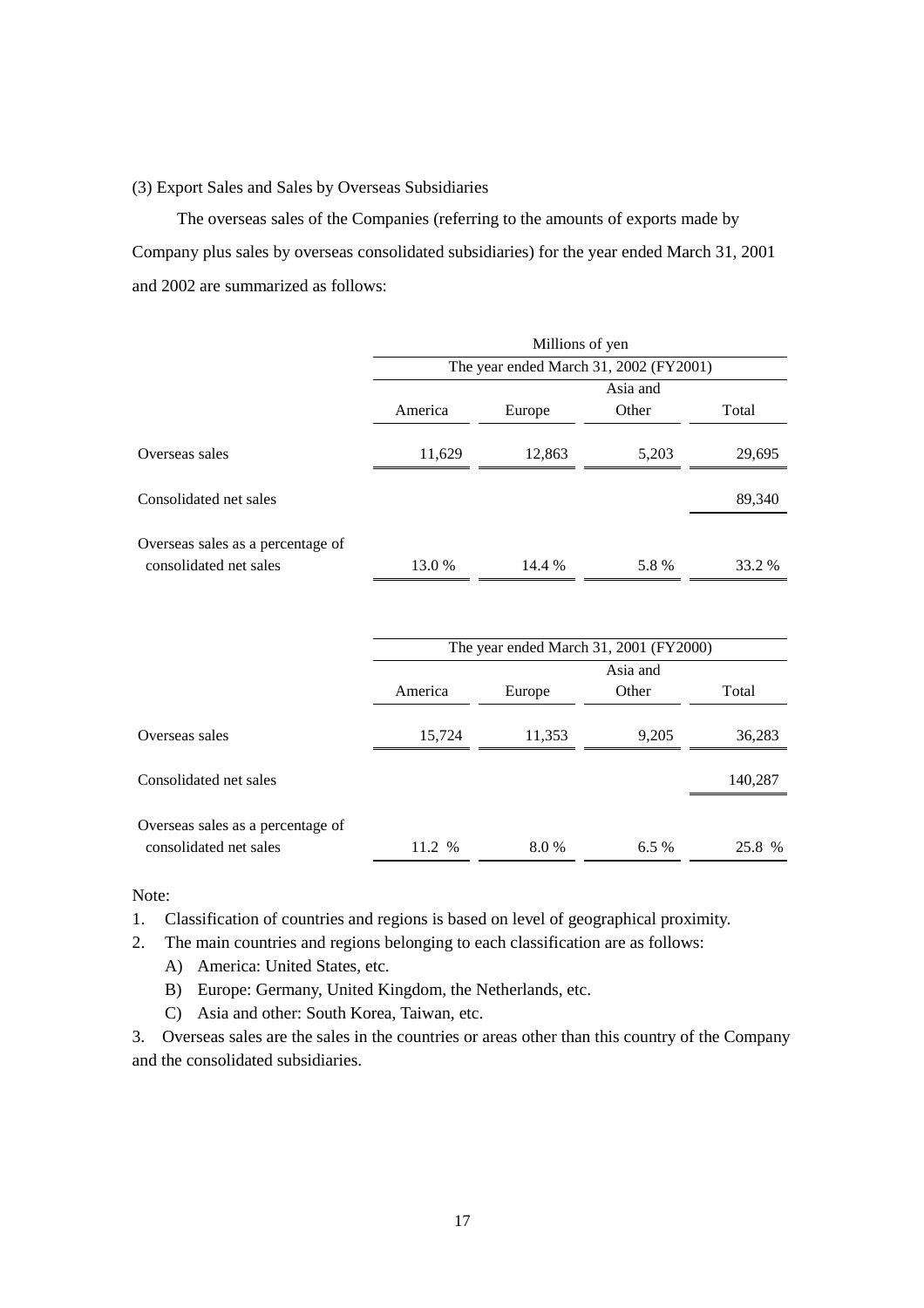## **[Tax-effect accounting]**

1. Reasons for the occurrence of deferred tax assets and deferred tax liabilities

| <deferred assets="" tax=""></deferred>                        | FY 2001                     | <b>FY2000</b>               |
|---------------------------------------------------------------|-----------------------------|-----------------------------|
| Amount of loss carried forward                                | $\frac{1}{222}$ million     | $\frac{1}{2}$ 223 million   |
| Software                                                      | ¥ 796 million               | $\frac{1}{2}$ 284 million   |
| Allowance for directors' and auditor's retirement<br>benefits | $\frac{1}{2}$ 635 million   | $\frac{1}{2}$ 598 million   |
| Write-down of long-term investment in securities              | $\frac{1}{2}$ 365 million   | $\frac{1}{2}$ 23 million    |
| Allowance for retirement and severance benefits               | $¥$ 365 million             | $\frac{1}{2}$ 208 million   |
| Allowance for bad debt                                        | ¥ 581 million               | $\frac{1}{2}$ 436 million   |
| Accrued bonus                                                 | $\frac{1}{271}$ million     | $\frac{1}{2}$ 234 million   |
| Write-down of inventories                                     | $¥ 745$ million             | $\frac{1}{2}$ 844 million   |
| Inventories (Unrealized Profit)                               | ¥ 842 million               | $\frac{1}{2}$ 1,132 million |
| Other                                                         | $\frac{1}{2}$ 960 million   | $\frac{1}{2}$ 1,618 million |
| Subtotal                                                      | $\frac{1}{2}$ 6,786 million | $\frac{1}{2}$ 5,604 million |
| Evaluation allowance                                          | -¥837 million               | $-$ ¥ 549 million           |
| Total deferred tax assets                                     | $\frac{1}{2}$ 5,949 million | $\frac{1}{2}$ 5,054 million |
|                                                               |                             |                             |
| <deferred liabilities="" tax=""></deferred>                   | FY 2001                     | <b>FY2000</b>               |
| Accrued enterprise tax                                        | -¥459 million               | $\angle$ + million          |
| Allowance for special depreciation                            | -¥ 327 million              | $-$ ¥ 379 million           |
| Other                                                         | $-$ ¥ 221 million           | $-$ ¥ 187 million           |
| Total deferred tax liabilities                                | $-4$ 1,007 million          | $-$ ¥ 566 million           |
|                                                               |                             |                             |
| Net deferred tax assets                                       | $\frac{1}{2}$ 4,941 million | $\frac{1}{2}$ 4,488 million |

2. Reason for the difference between legal effective tax rate and corporate income tax rate after adoption of tax-effect accounting

|                                                                                                                        | FY 2001   | <b>FY2000</b> |
|------------------------------------------------------------------------------------------------------------------------|-----------|---------------|
| Legal effective tax rate                                                                                               | 42.1 %    | $-9/0$        |
| (Adjustment)                                                                                                           |           |               |
| Accounts not permanently counted in                                                                                    |           |               |
| to loss-Entertainment expenses, etc.                                                                                   | 5.6 %     | $-9/0$        |
| Accounts not permanently counted in<br>to gain-dividend income, etc                                                    | $-2.5\%$  | $-9/0$        |
| Net loss of consolidated subsidiaries                                                                                  | 50.2 %    | $-9/0$        |
| Investments between consolidated<br>subsidiaries and unconsolidated companies to<br>which the equity method is applied | $-110.6%$ | $-9/0$        |
| Even-crack of inhabitant tax                                                                                           | 7.0 %     | $-9/0$        |
| The difference of legal effective tax rate between<br>Japan and overseas                                               | 9.3%      | $-9/6$        |
| Other                                                                                                                  | 1.7 %     | $-9/0$        |
| Corporate income tax rate after<br>adoption of tax-effect accounting                                                   | 2.8%      | $-9/6$        |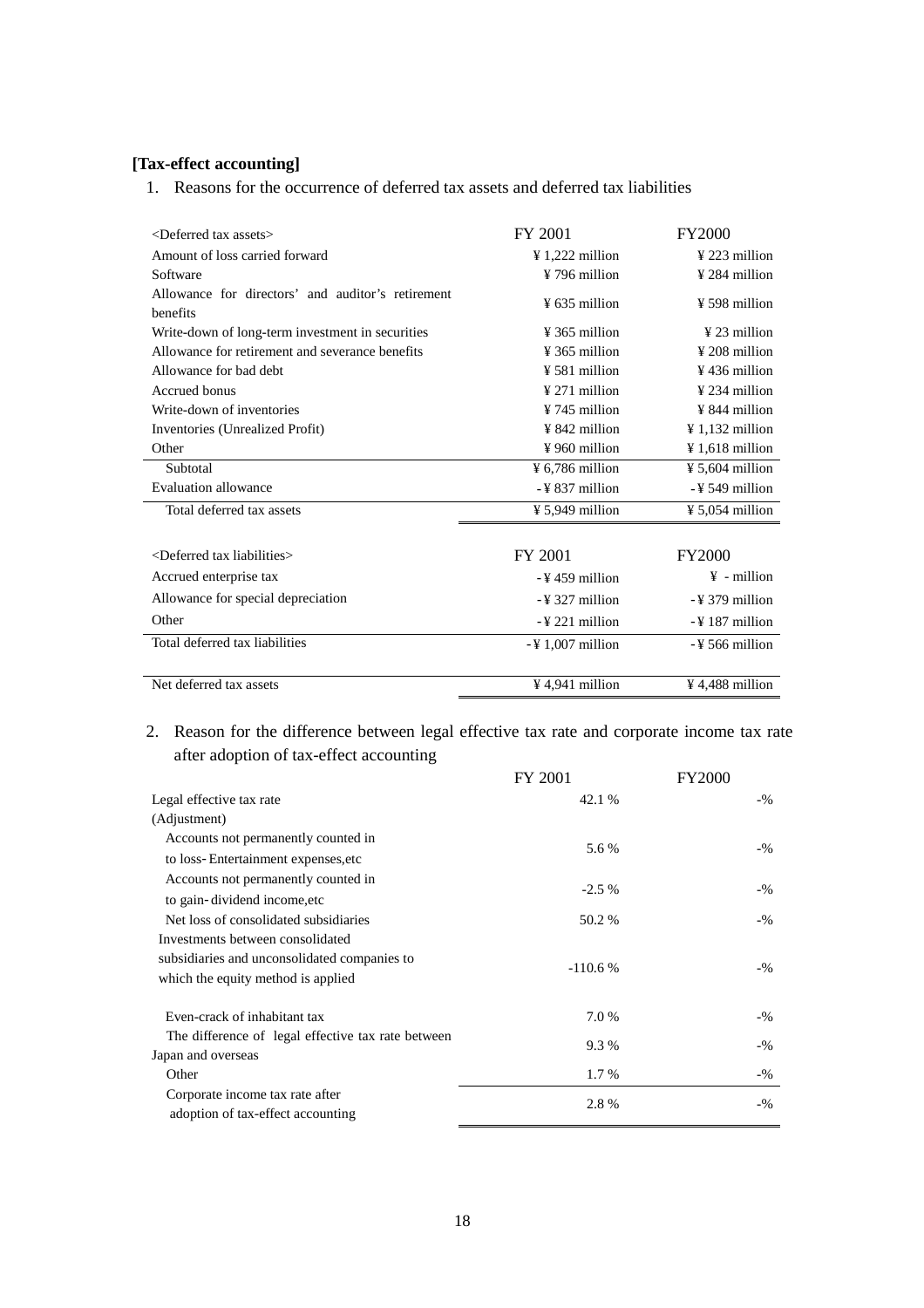#### **[Investments in securities]**

1. As of March 31, 2001and 2002, market value available in other investment securities is as follows:

|                                            | Millions of yen                                   |       |        |
|--------------------------------------------|---------------------------------------------------|-------|--------|
|                                            | As of March 31,2002                               |       |        |
|                                            | Acquisition cost<br>Carried amount<br>gain (loss) |       |        |
| Carrying amount summing up to              |                                                   |       |        |
| exceed acquisition cost:                   |                                                   |       |        |
| Equities                                   | 366                                               | 542   | 176    |
| <b>Bonds</b>                               |                                                   |       |        |
| Other                                      | 19                                                | 28    | 8      |
| Subtotal                                   | 386                                               | 570   | 184    |
| Carrying amount summing up does not exceed |                                                   |       |        |
| acquisition cost:                          |                                                   |       |        |
| Equities                                   | 2,333                                             | 1,826 | $-506$ |
| <b>Bonds</b>                               |                                                   |       |        |
| Other                                      |                                                   |       |        |
| Subtotal                                   | 2,333                                             | 1,826 | $-506$ |
| Total                                      | 2,719                                             | 2,397 | $-321$ |

|                                            | Millions of yen     |                |             |  |
|--------------------------------------------|---------------------|----------------|-------------|--|
|                                            | As of March 31,2001 |                |             |  |
|                                            | Acquisition cost    | Carried amount | gain (loss) |  |
| Carrying amount summing up to              |                     |                |             |  |
| exceed acquisition cost:                   |                     |                |             |  |
| Equities                                   | 343                 | 760            | 416         |  |
| <b>Bonds</b>                               |                     |                |             |  |
| Other                                      | 636                 | 674            | 38          |  |
| Subtotal                                   | 980                 | 1,435          | 455         |  |
| Carrying amount summing up does not exceed |                     |                |             |  |
| acquisition cost:                          |                     |                |             |  |
| Equities                                   | 3,564               | 3,012          | $-551$      |  |
| <b>Bonds</b>                               |                     |                |             |  |
| Other                                      |                     |                |             |  |
| Subtotal                                   | 3,564               | 3,012          | $-551$      |  |
| Total                                      | 4,544               | 4,448          | $-96$       |  |

Note:

For the year ended March 31, 2002, the company is treated as decrease treatment of 813 million yen about market value available in other investment securities.

When the current price of investment securities falls 50% or more to the acquisition cost, decrease treatment are carried out. If the decrease rate of an investment securities are less than 50% and 30% or more, it has judged synthetically whether the decrease treatment is carried or not, by comparing the average price, financial conditions in the latest term-end and past 2 periods, and monthly closing price for the past 24 months with the acquisition cost.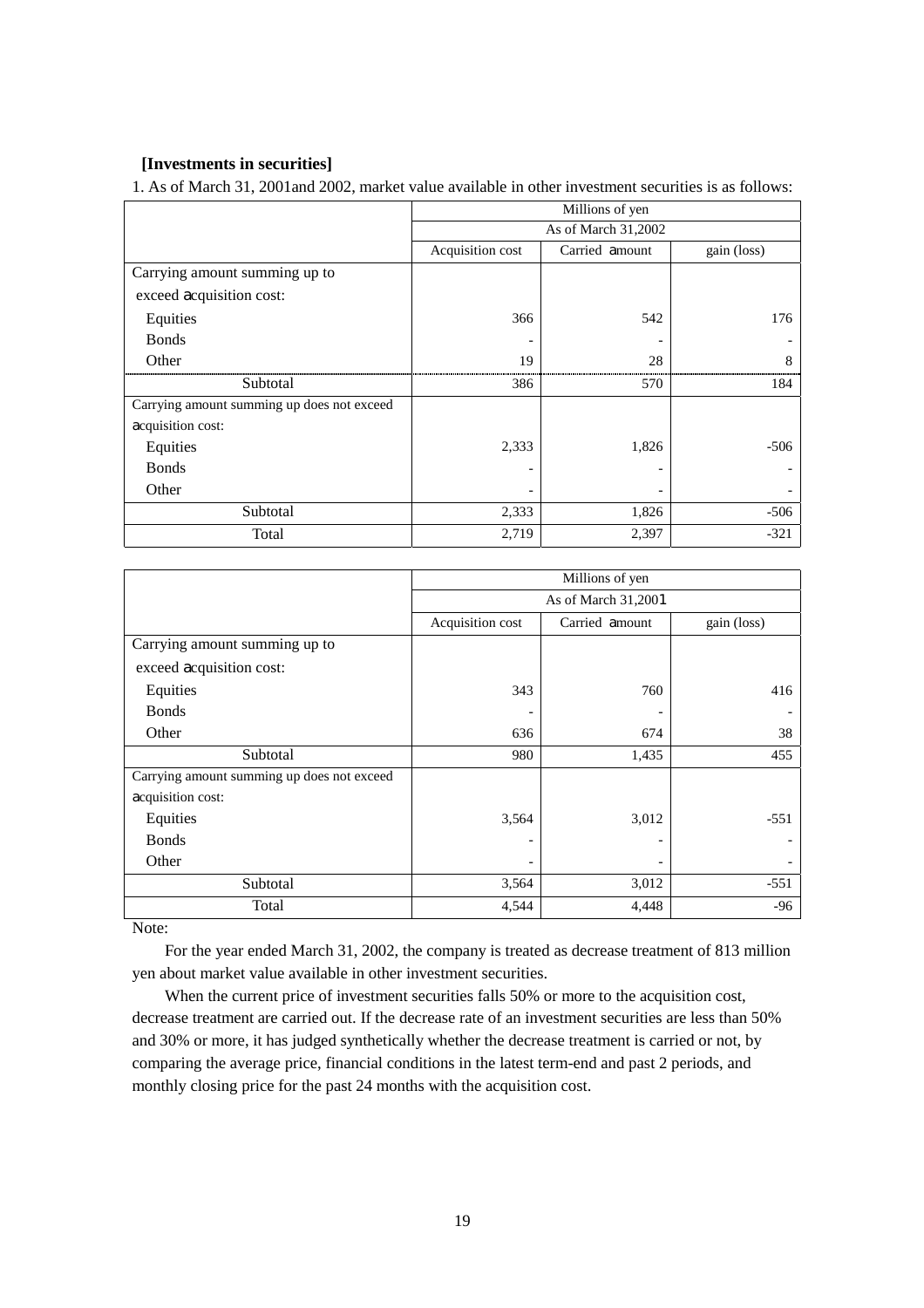- 2. Other investment securities sold off in the market are as follows:
- ¾ The year ended March 31, 2002
	- Since the importance of the amount of total sales amount is scarce, a publication is omitted.
- $\blacktriangleright$  The year ended March 31, 2001 Since the importance of the amount of total sales amount is scarce, a publication is omitted.
- 3. Market value not available in investment securities is as follows:

|                                            |                      | (Millions of yen)    |
|--------------------------------------------|----------------------|----------------------|
|                                            | As of March 31, 2002 | As of March 31, 2001 |
|                                            | Carried amount       | Carried amount       |
| Other investment in securities             |                      |                      |
| Money management funds                     | 2,506                | 4,666                |
| Free financial funds                       | 3,811                | 1,507                |
| Mid term national bond funds               |                      | 1,113                |
| Discount financial bonds                   | 999                  | 999                  |
| Commercial papers                          | 999                  |                      |
| Unlisted equities (excluding OTC equities) | 175                  | 108                  |
| Unlisted foreign bonds                     | 1,500                | 1,500                |
| Unlisted foreign equities                  | 819                  |                      |

4. Of other investment securities with a due date, the amount of a redemption scheduled after the settling day are as follows:

### (Unit/Millions of yen)

#### $\triangleright$  FY 2001

|                 |                          | within five years        | within ten years after | Due after more |
|-----------------|--------------------------|--------------------------|------------------------|----------------|
|                 | Due within one year      | after one year           | five years             | than ten years |
| Bond            |                          |                          |                        |                |
| Public bonds    | $\overline{\phantom{0}}$ | ۰                        | -                      |                |
| Corporate bonds |                          | $\overline{\phantom{0}}$ |                        |                |
| Other           | 2,000                    | -                        |                        |                |
| Other           | $\overline{\phantom{0}}$ | $\overline{\phantom{a}}$ | -                      |                |
| Total           | 2,000                    | $\overline{\phantom{0}}$ |                        |                |

#### $\triangleright$  FY 2000

|                 | Due within one year      | within five years | within ten years after | Due after more |
|-----------------|--------------------------|-------------------|------------------------|----------------|
|                 |                          | after one year    | five years             | than ten years |
| Bond            |                          |                   |                        |                |
| Public bonds    |                          | -                 |                        |                |
| Corporate bonds |                          |                   |                        |                |
| Other           | 1,000                    | -                 | -                      |                |
| Other           | $\overline{\phantom{0}}$ | ۰                 | -                      |                |
| Total           | 1,000                    | -                 |                        |                |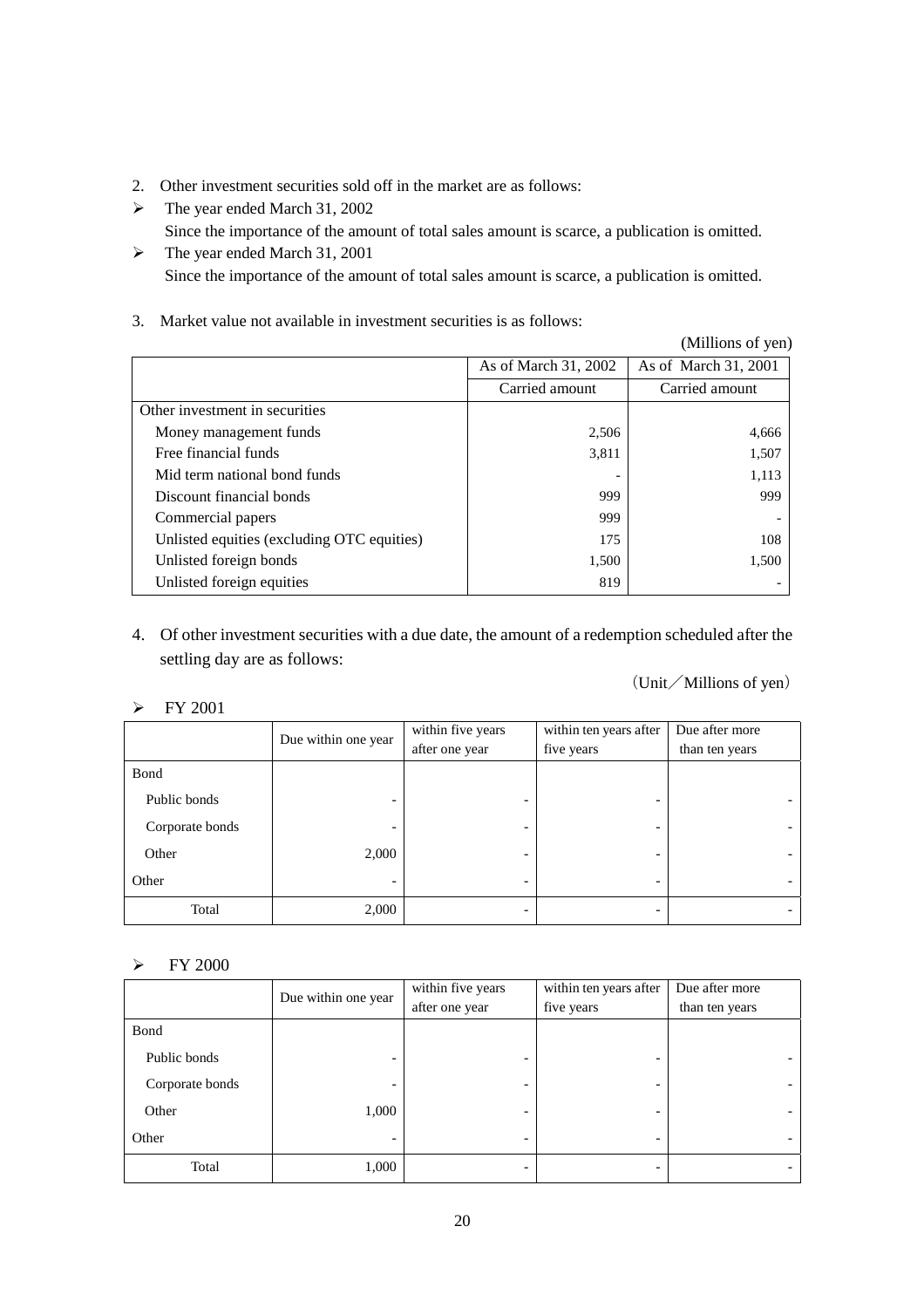#### **[Retirement benefit]**

#### 1. Outline of the retirement benefit system the company employs

Our company and the consolidated subsidiaries use the retirement lump sum system and retirement annuity system as vested benefit-type systems. Moreover, when the employee retires, our company occasionally pays surcharge retirement money.

#### 2. Retirement-benefit debt

|                                           | FY2001                       | <b>FY2000</b>                |
|-------------------------------------------|------------------------------|------------------------------|
| a. Retirement-benefit debt                | $-\frac{1}{2}3,802$ million  | $-$ ¥ 3,262 million          |
| b. Plan assets                            | $\frac{1}{2}$ 1,801 million  | $\frac{1}{2}$ 1,676 million  |
| c. Unreserved retirement-benefit debt     | $-\frac{1}{2}$ 2,000 million | $-41,585$ million            |
| d. Difference in unrecognized             | $\frac{1}{2}$ 654 million    | $\frac{1}{2}$ 251 million    |
| mathematical principle calculation        |                              |                              |
| e. Unrecognized prior service cost        | $\frac{1}{2}$ - million      | ¥- million                   |
| f. Allowance for retirement and severance | $-\frac{1}{2}$ 1,345 million | $-\frac{1}{2}$ 1,333 million |
| benefits                                  |                              |                              |

Note: In calculation of retirement-benefit debt, domestic consolidated subsidiaries have adopted the simple method, and some abroad consolidated subsidiaries have adopted the regulation of the accounting standards of the country concerned.

#### 3. Retirement-benefit expenses

|                                                                        | FY2001                    | <b>FY2000</b>             |
|------------------------------------------------------------------------|---------------------------|---------------------------|
| a. Service cost                                                        | $\frac{1}{2}$ 302 million | $\frac{1}{2}$ 261 million |
| b. Interest cost                                                       | $\frac{1}{2}$ 91 million  | $\angle 81$ million       |
| c. Investment return assumption                                        | -¥49 million              | $-$ ¥ 47 million          |
| d. Amortization of difference in change<br>of accounting standard      | $\frac{1}{2}$ 25 million  | $\frac{1}{2}$ - million   |
| e. Amortization of difference in<br>mathematical principle calculation | $\frac{1}{2}$ - million   | $\frac{1}{2}$ - million   |
| f. Amortization of prior service cost                                  | $\frac{1}{2}$ - million   | $\angle$ 81 million       |
| g. Retirement and severance benefit<br>expenses                        | $\frac{1}{2}$ 370 million | $\frac{1}{2}$ 376 million |

Note: Retirement and severance benefit expenses of domestic consolidated subsidiaries and some abroad consolidated subsidiaries is appropriated for service cost.

#### 4. Basis of calculation Retirement benefit debt

|                                                  | FY2001                      | <b>FY2000</b>               |
|--------------------------------------------------|-----------------------------|-----------------------------|
| a. Distribution method of expected               | Straight-line amortization  | Straight-line amortization  |
| retirement and severance benefit                 | standard for service period | standard for service period |
| b. Discount rate for obligations                 | 2.5%                        | 3.0%                        |
| c. Rate of investment-return assumption          | 3.0%                        | 3.0%                        |
| d. Amortization period of the prior service cost | - years                     | - years                     |
| e. Period of amortization of difference in       |                             |                             |
| mathematical principle calculation               | 10 years                    | 10 years                    |
| f. Period of amortization of difference in the   |                             |                             |
| change of accounting standard                    | - years                     | 1 years                     |

Note: It is supposed that it charges off, since following consolidated fiscal year, by the straight-line method within the fixed years which the employees' average residual service period at the generating time.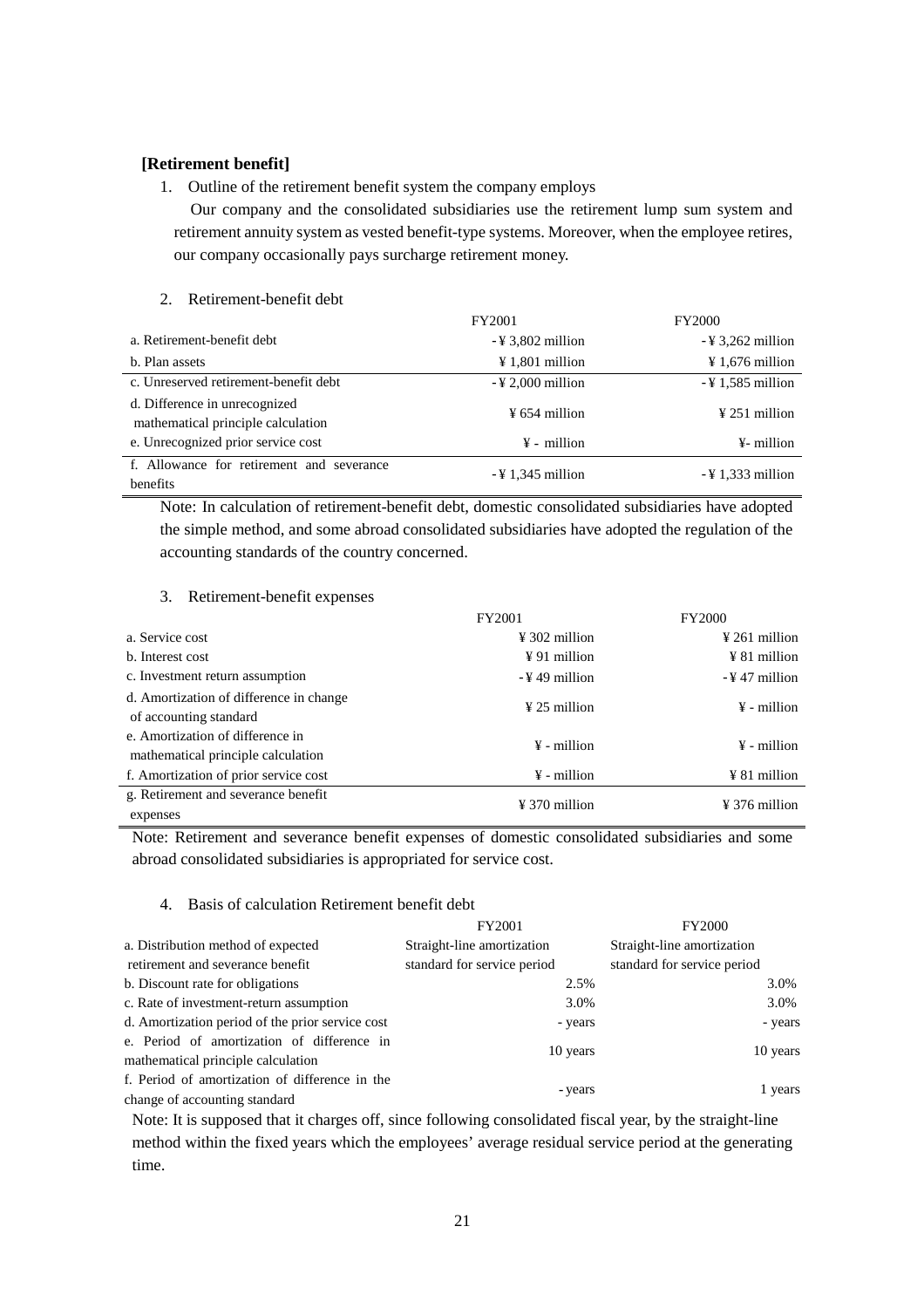**Excerpt translation**



# *Non-Consolidated Financial Statement for Fiscal 2001*

May 20, 2002

| THK CO., LTD. (Listed on TSE)<br>Company name                                    |
|----------------------------------------------------------------------------------|
| Code number<br>6481                                                              |
| Head Office<br>3-11-6 Nishi-Gotanda, Shinagawa-ku, Tokyo                         |
| Shigeru Wako, Director General Manager, Corporate Strategy Department<br>Contact |
| Tel<br>81-3-5434-0300                                                            |
| May 20, 2002<br>Date of board meeting for consolidated financial settlement      |
| Interim cash dividends applicable                                                |
| Date of ordinary general meeting of shareholders<br>June 22, 2002                |
| Adoption of Unit stock system applicable 1 unit 100 shares                       |

# **I. Financial performance for the year ended March 31, 2002**

# **(1) Operation results**

Note: Any fractional sum less than a million yen is discarded.

|                                 |                 | Unit Millions of yen, yen, % |  |
|---------------------------------|-----------------|------------------------------|--|
|                                 | FY 2001         | <b>FY2000</b>                |  |
| Net sales                       | 67, 344 (-43.9) | 119.981                      |  |
| Operating income                | $2,584(-88.2)$  | 21.951                       |  |
| Ordinary income                 | $2,940(-87.2)$  | 22.910                       |  |
| Net income                      | $387(-96.8)$    |                              |  |
| Net income per share            | 3.25            | 101 01                       |  |
| Diluted net income per share    |                 | 97 ()4                       |  |
| Return on equity                |                 | 13 2                         |  |
| Ordinary income to total assets |                 | 126                          |  |
| Ordinary income to net sales    |                 |                              |  |

Note:

1. Average number of shares during the period ended:

March 31, 2002 119,355,598 shares March 31, 2001 119,104,483 shares

- 2. Change in accounting policy: Not applicable
- 3. Figures in parentheses (net sales, operating income, ordinary income and net income) represent changes in percentages from the previous period.
- 4. Diluted net income per share is not indicated in order that net income per share may not decrease by calculation which adjusted the potential stocks of convertible bonds.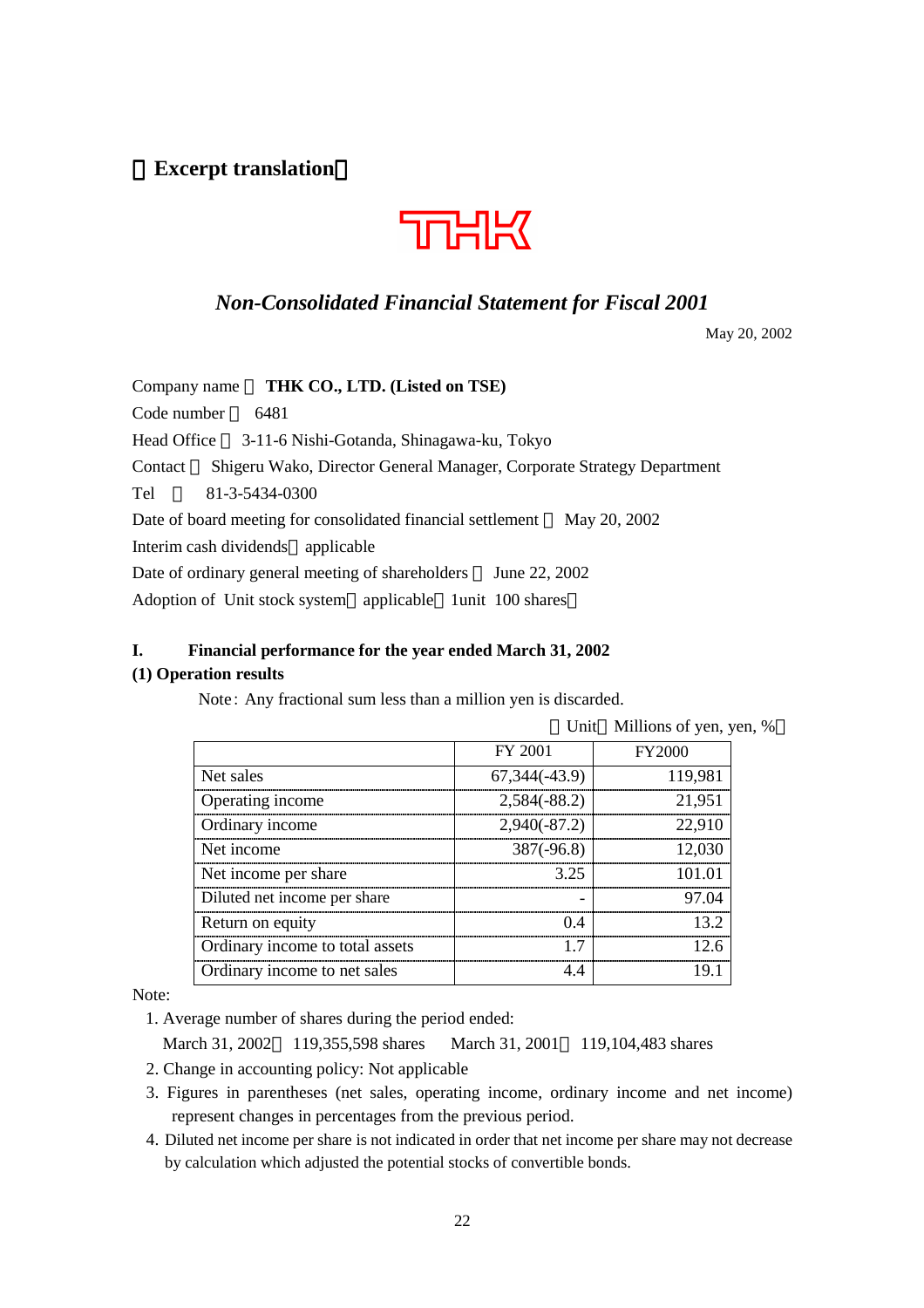(2) Cash dividends Unit yen, millions of yen, %

|                                         |          | FY 2001 | <b>FY2000</b> |
|-----------------------------------------|----------|---------|---------------|
| Cash dividends per                      | Annual   | 15.00   | 15 OO         |
| share                                   | Interim  | 7.50    |               |
|                                         | Year-end | 7 50    |               |
| Total amount of cash dividends (annual) |          | 790     |               |
| Payout ratio                            |          | 461 6   |               |
| Payout on equity                        |          |         |               |

(3) Finance position Unit Millions of yen, yen

|                                      | FY 2001 | FY2000  |
|--------------------------------------|---------|---------|
| Total assets                         | 165,865 | 184,239 |
| Total shareholders' equity           | 96,476  | 97 997  |
| Equity ratio                         | 58.2    | 53 Z    |
| Total shareholders' equity per share | 808.27  | 821 16  |

Note: Number of shares of common stock at the period ended

March 31, 2002 119,361,210 shares March 31, 2001 119,340,568 shares Number of shares of treasury stock at the period ended :

March 31, 2002 1,808 shares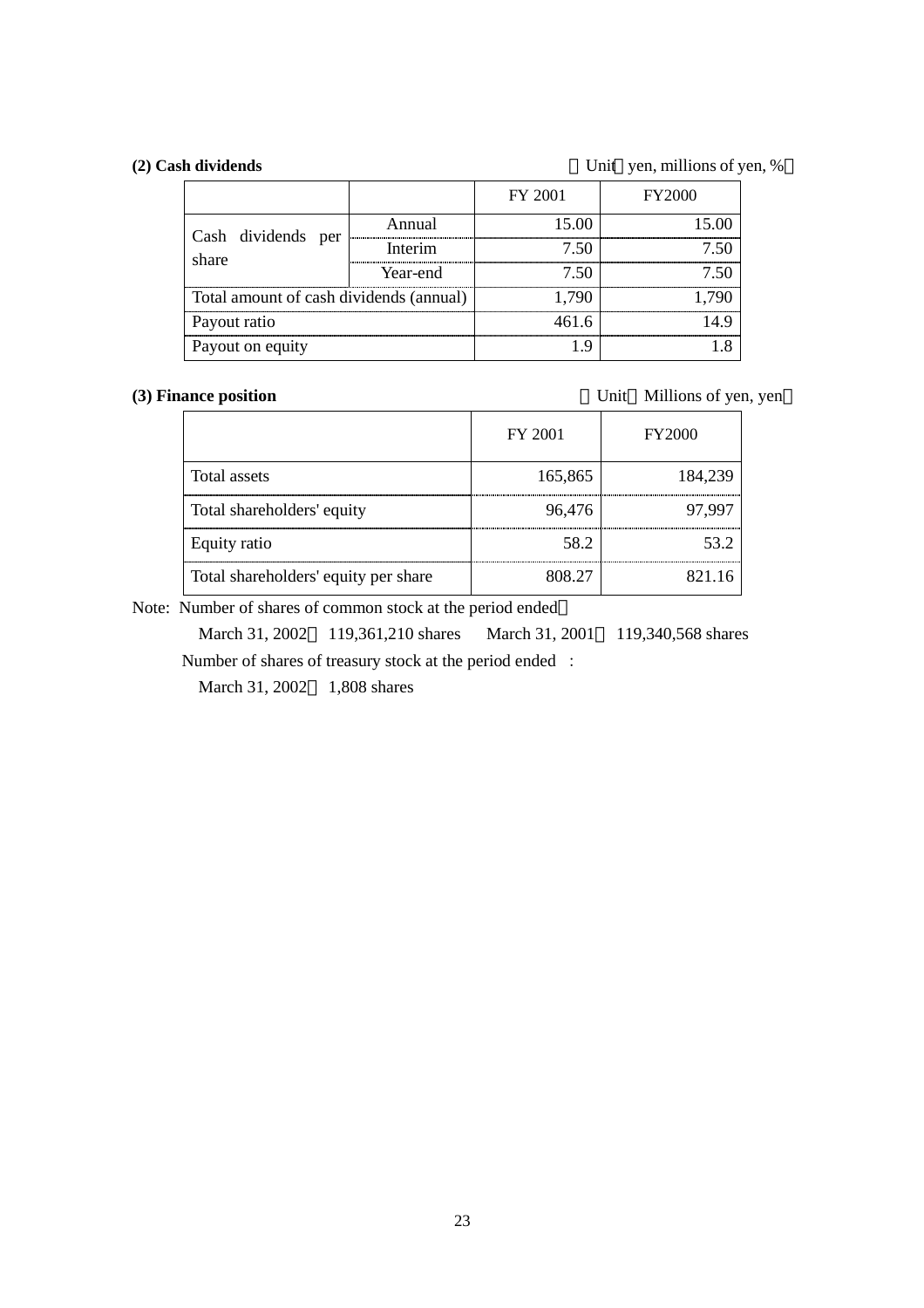|                          |                      | Unit Millions of yen, yen |
|--------------------------|----------------------|---------------------------|
|                          | For the six month to | For the year ending       |
|                          | September 30, 2002   | March 31, 2003            |
| Net sales                | 34,000               | 72,000                    |
| Operating income         | 2,200                | 6,000                     |
| Ordinary income          | 2,000                | 5.500                     |
| Net income               | 1,100                | 3,200                     |
| Cash dividends per share | Interim 7.50         | Year end 7.50             |
| for the half-year        |                      |                           |
| Cash dividends per share |                      | 15.00                     |
| for the full year        |                      |                           |

### **II. Forecast of financial performance for the year ending March 31, 2003**

Reference: Forecast net income per share (for the full year) ¥ 26.81

## **Caution Forecast Statements**

This document contains forecast statements based on the assumptions and beliefs of the Company's management in light of information currently available.

Such statements involve uncertainties and have risks of volatility that would result from the Company's operations in the future, as well as from changes in the domestic and international environments. Therefore, the Company cannot guarantee the accuracy of such statements and wishes to caution readers that actual operational and financial results may differ from such statements.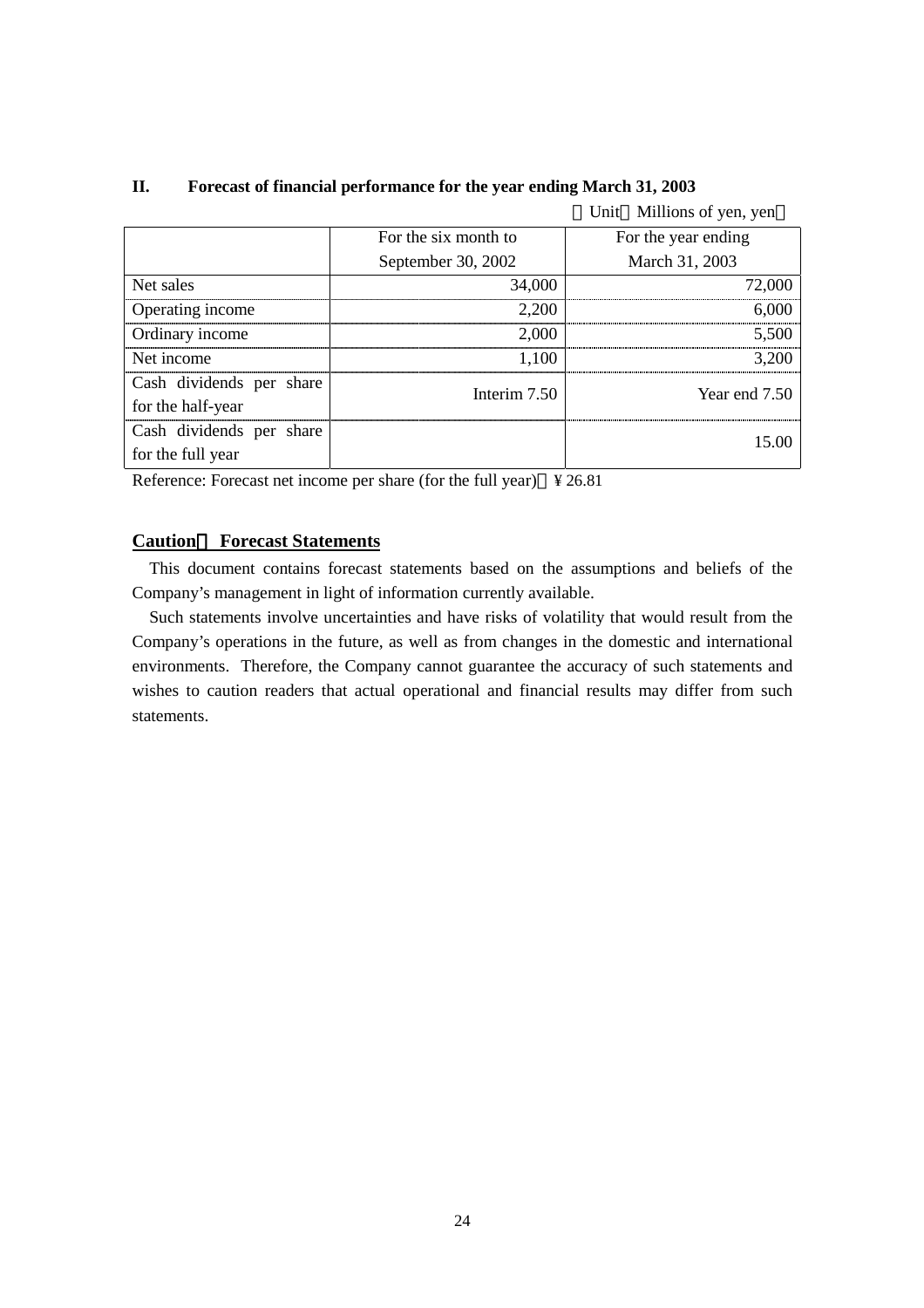# *Non-Consolidated Balance Sheets*

As of March 31, 2001 and 2002

(Unit Millions of yen, %)

|                                      | March 31, 2002 |         | <b>March 31, 2001</b> |       | <b>Comparison of</b><br>increase and decrease |         |
|--------------------------------------|----------------|---------|-----------------------|-------|-----------------------------------------------|---------|
| <b>Assets</b>                        |                |         |                       |       |                                               |         |
| Current assets:                      |                |         |                       |       |                                               |         |
| Cash on hand and in banks            | 39,101         |         | 29,459                |       | 9,642                                         |         |
| Notes receivable                     | 9,042          |         | 20,045                |       | $-11,003$                                     |         |
| Accounts receivable-trade            | 13,569         |         | 27,566                |       | $-13,996$                                     |         |
| Short-term investments in securities | 8,317          |         | 7,957                 |       | 360                                           |         |
| Inventories                          | 15,970         |         | 20,311                |       | $-4,341$                                      |         |
| Short-term loans                     | 5,891          |         | 5,248                 |       | 643                                           |         |
| Accrued corporate tax                | 5,023          |         |                       |       | 5,023                                         |         |
| Deferred tax assets                  | 957            |         | 1,399                 |       | $-442$                                        |         |
| Other                                | 538            |         | 3,433                 |       | $-2,895$                                      |         |
| Less: Allowance for bad debts        | $-205$         |         | $-218$                |       | 12                                            |         |
| Total current assets                 | 98,207         | 59.2    | 115,204               | 62.5  | $-16,996$                                     | $-14.8$ |
| Fixed assets:                        |                |         |                       |       |                                               |         |
| Tangible fixed assets:               | 33,245         | 20.0    | 34,588                | 18.8  | $-1,343$                                      | $-3.9$  |
| Buildings and structures             | 9,716          |         | 10,149                |       | $-433$                                        |         |
| Machinery, equipment, and other      | 12,766         |         | 13,655                |       | $-889$                                        |         |
| Land                                 | 9,222          |         | 9,171                 |       | 51                                            |         |
| Other                                | 1,540          |         | 1,611                 |       | $-71$                                         |         |
| Intangible fixed assets:             | 2,416          | 1.5     | 3,060                 | 1.7   | $-643$                                        | $-21.0$ |
| Patent                               | 2,329          |         | 2,886                 |       | $-557$                                        |         |
| Software                             | 32             |         | 122                   |       | $-90$                                         |         |
| Other                                | 54             |         | 51                    |       | 3                                             |         |
| Investments and other:               | 31,976         | 19.3    | 31,346                | 17.0  | 630                                           | 2.0     |
| Long-term investments in securities  | 4,426          |         | 5,623                 |       | $-1,197$                                      |         |
| Investment in share of subsidiaries  | 11,580         |         | 11,135                |       | 445                                           |         |
| Investment in subsidiaries           | 5,506          |         | 6,346                 |       | $-840$                                        |         |
| Long-term loans                      | 5,665          |         | 4,608                 |       | 1,057                                         |         |
| Deferred tax assets                  | 2,365          |         | 1,395                 |       | 970                                           |         |
| Other                                | 3,033          |         | 2,921                 |       | 111                                           |         |
| Less: Allowance for bad debts        | $-601$         |         | $-684$                |       | 83                                            |         |
| Total fixed assets                   | 67,638         | 40.8    | 68,995                | 37.5  | $-1,356$                                      | $-2.0$  |
| Deferred assets:                     |                |         |                       |       |                                               |         |
| Bond discount                        | 19             |         | 39                    |       | $-20$                                         |         |
| Total deferred assets                | 19             | $0.0\,$ | 39                    | 0.0   | $-20$                                         | $-52.3$ |
| Total assets                         | 165,865        | 100.0   | 184,239               | 100.0 | $-18,374$                                     | $-10.0$ |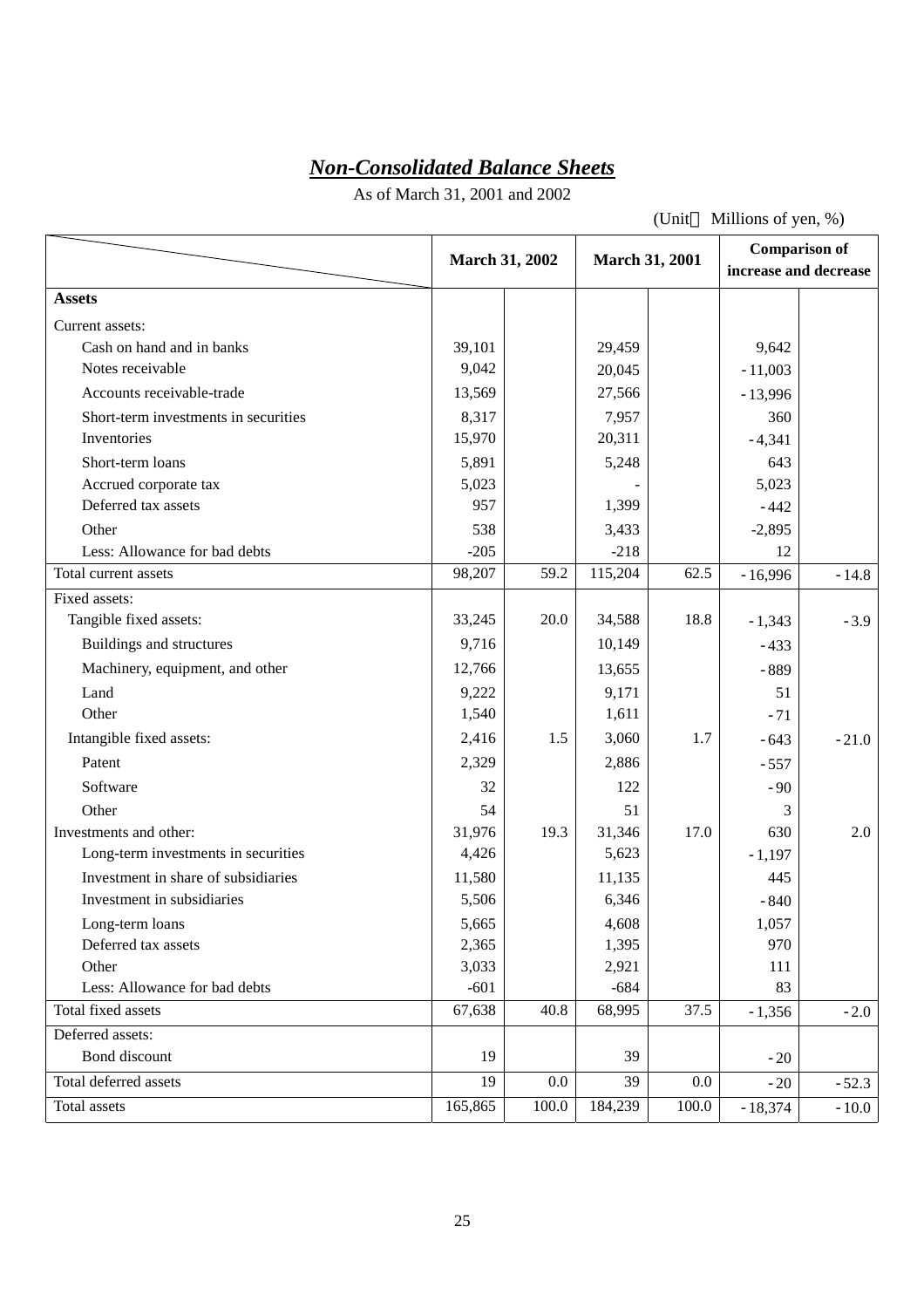# *Non-Consolidated Balance Sheets*

As of March 31, 2001 and 2002

(Unit Millions of yen, %)

|                                                            |         | <b>March 31, 2002</b> |          | <b>March 31, 2001</b> | increase and decrease | <b>Comparison of</b> |
|------------------------------------------------------------|---------|-----------------------|----------|-----------------------|-----------------------|----------------------|
| <b>Liabilities</b>                                         |         |                       |          |                       |                       |                      |
| Current liabilities:                                       |         |                       |          |                       |                       |                      |
| Notes payable                                              | 7,015   |                       | 18,036   |                       | $-11,020$             |                      |
| Accounts payable-trade                                     | 3,532   |                       | 6,565    |                       | $-3,032$              |                      |
| Short-term debt                                            | 3,990   |                       | 3,990    |                       |                       |                      |
| Current portion of long-term debt                          | 4,103   |                       | 5,863    |                       | $-1,760$              |                      |
| Current portion of bonds                                   | 8,000   |                       |          |                       | 8,000                 |                      |
| Accounts payable-other                                     | 372     |                       | 1,308    |                       | $-936$                |                      |
| Corporate income taxes payable and other                   | 25      |                       | 8,480    |                       | $-8,454$              |                      |
| Consumption taxes payable and other                        |         |                       | 70       |                       | $-70$                 |                      |
| Accrued expenses                                           | 1,707   |                       | 2,116    |                       | $-409$                |                      |
| Accrued bonus                                              | 1,028   |                       | 1,240    |                       | $-212$                |                      |
| Accounts payable-equipment and other                       | 815     |                       | 2,548    |                       | $-1,733$              |                      |
| Other                                                      | 265     |                       | 1,344    |                       | $-1,078$              |                      |
| Total current liabilities                                  | 30,856  | 18.6                  | 51,564   | 28.0                  | $-20,708$             | $-40.2$              |
| Non-current liabilities:                                   |         |                       |          |                       |                       |                      |
| <b>Bonds</b>                                               | 18,000  |                       | 11,000   |                       | 7,000                 |                      |
| Convertible bonds                                          | 13,905  |                       | 13,966   |                       | $-61$                 |                      |
| Long-term debt                                             | 3,951   |                       | 7,104    |                       | $-3,153$              |                      |
| Allowance for retirement and severance benefits            | 1,147   |                       | 1,157    |                       | $-9$                  |                      |
| Allowance for directors' and auditors' retirement benefits | 1,512   |                       | 1,424    |                       | 88                    |                      |
| Other                                                      | 16      |                       | 25       |                       | $-8$                  |                      |
| Total non-current liabilities                              | 38,532  | 23.2                  | 34,677   | 18.8                  | 3,855                 | 11.1                 |
| <b>Total liabilities</b>                                   | 69,389  | 41.8                  | 86,242   | 46.8                  | $-16,853$             | $-19.5$              |
| <b>Shareholders' equity:</b>                               |         |                       |          |                       |                       |                      |
| Common stock                                               | 23,106  | 13.9                  | 23,075   | 12.5                  | 30                    | 0.1                  |
| Additional paid-in capital                                 | 30,962  | 18.7                  | 30,931   | 16.8                  | 30                    | 0.1                  |
| Earned reserve                                             | 1,958   | $1.2\,$               | 1,863    | 1.0                   | 95                    | 5.1                  |
| Surplus                                                    | 40,640  | 24.5                  | 42,198   | 22.9                  | $-1,558$              | $-3.7$               |
| Voluntary reserve                                          | 39,298  |                       | 28,921   |                       | 10,376                |                      |
| Unappropriate retained earnings                            | 1,342   |                       | 13,277   |                       | $-11,935$             |                      |
| [Of which net income for the year]                         | $[387]$ |                       | [12,030] |                       | $[-11, 642]$          |                      |
| Valuation adjustment for marketable securities             | $-187$  | $-0.1$                | $-72$    | $-0.0$                | $-115$                | 160.6                |
| Treasury stocks                                            | $-3$    | $-0.0$                |          |                       | $-3$                  |                      |
| Total shareholders' equity                                 | 96,476  | 58.2                  | 97,997   | 53.2                  | $-1,520$              | $-1.6$               |
| Total liabilities and shareholders' Equity                 | 165,865 | 100.0                 | 184,239  | 100.0                 | $-18,374$             | $-10.0$              |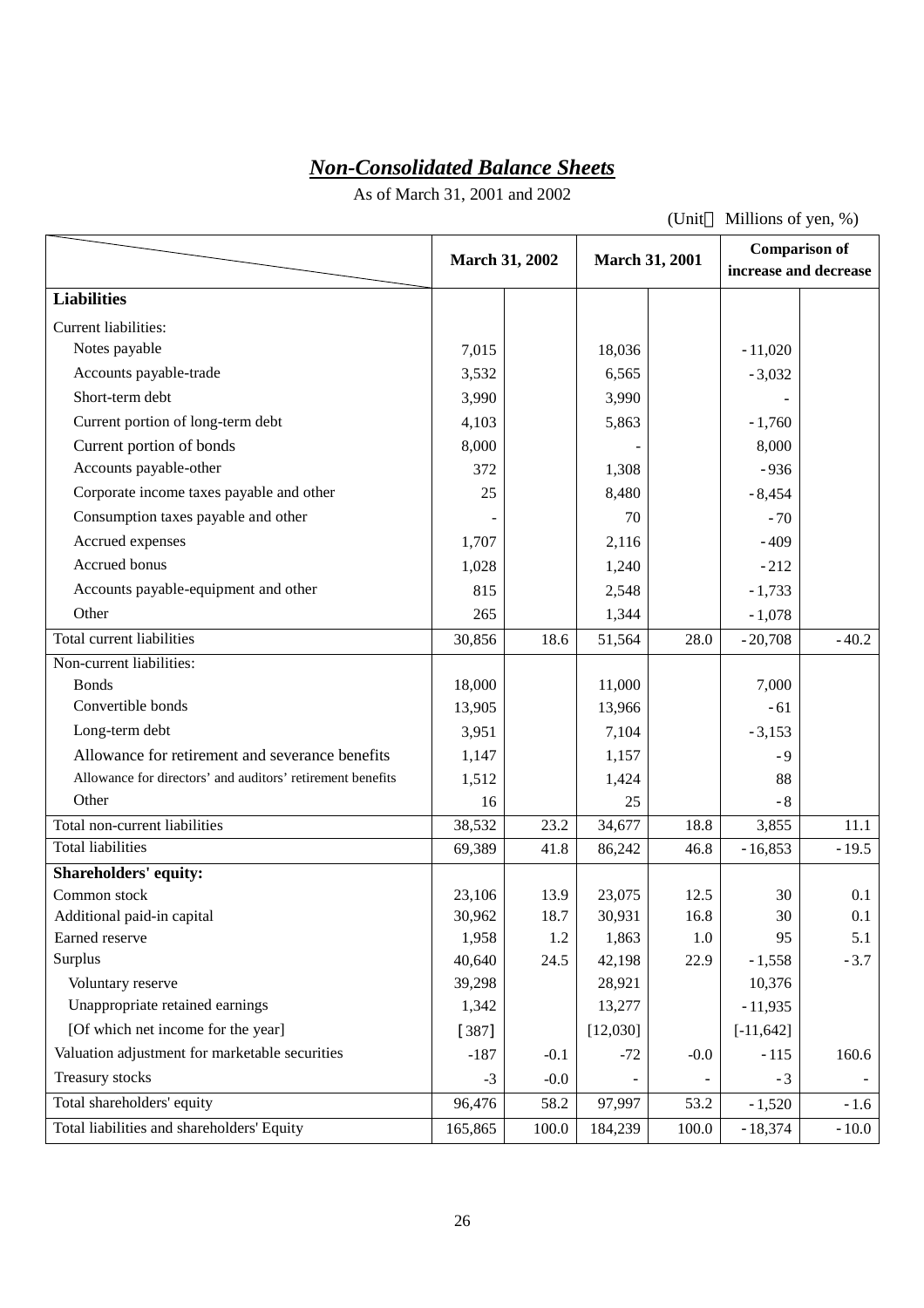# *Non-Consolidated Statements of Income*

For the years ended March 31, 2001(FY2000) and 2002(FY2001)

(Unit Millions of yen, %)

|                                                                                                     | <b>FY 2001</b> |        | <b>FY2000</b> |        | <b>Comparison of</b><br>increase and decrease |         |
|-----------------------------------------------------------------------------------------------------|----------------|--------|---------------|--------|-----------------------------------------------|---------|
| Net sales                                                                                           | 67,344         | 100.0  | 119,981       | 100.0  | $-52,636$                                     | $-43.9$ |
| Cost of sales                                                                                       | 49,981         | 74.2   | 82,622        | 68.9   | $-32,640$                                     | $-39.5$ |
| Gross profit                                                                                        | 17,363         | 25.8   | 37,359        | 31.1   | $-19,996$                                     | $-53.5$ |
| Sales, general and administrative expenses                                                          | 14,778         | 22.0   | 15,408        | 12.8   | $-629$                                        | $-4.1$  |
| Operating income                                                                                    | 2,584          | 3.8    | 21,951        | 18.3   | $-19,366$                                     | $-88.2$ |
| Non-operating income:                                                                               | 1,499          | 2.3    | 2,608         | 2.2    | $-1,109$                                      | $-42.5$ |
| Interest and dividend income                                                                        | 224            |        | 341           |        | $-116$                                        |         |
| Foreign exchange gain                                                                               | 765            |        | 1,715         |        | $-950$                                        |         |
| House rent income                                                                                   | 200            |        | 193           |        | 7                                             |         |
| Other income                                                                                        | 309            |        | 359           |        | $-49$                                         |         |
| Non-operating expenses:                                                                             | 1,143          | 1.7    | 1,649         | 1.4    | $-506$                                        | $-30.7$ |
| Interest expenses                                                                                   | 383            |        | 613           |        | $-230$                                        |         |
| Bond interest                                                                                       | 333            |        | 455           |        | $-122$                                        |         |
| Other expenses                                                                                      | 426            |        | 580           |        | $-153$                                        |         |
| Ordinary income                                                                                     | 2,940          | 4.4    | 22,910        | 19.1   | $-19,969$                                     | $-87.2$ |
| Extraordinary income                                                                                | 44             | 0.0    | 156           | 0.1    | $-111$                                        | $-71.4$ |
| Gain on sales of property and equipment                                                             | 37             |        | 140           |        | $-103$                                        |         |
| Other                                                                                               | 7              |        | 15            |        | $-8$                                          |         |
| <b>Extraordinary</b> loss                                                                           | 2,962          | 4.4    | 2,598         | 2.2    | 363                                           | 14.0    |
| Loss on sales and disposal of property and equipment                                                | 189            |        | 586           |        | $-396$                                        |         |
| Loss on long-term investments in securities                                                         | 813            |        | 3             |        | 810                                           |         |
| Loss on investment in share of subsidiaries                                                         | 1,401          |        |               |        | 1,401                                         |         |
| Loss on liquidation of affiliates                                                                   | 466            |        |               |        | 466                                           |         |
| One-time provision for allowance for directors'<br>and auditors' retirement benefits in prior years |                |        | 1,308         |        | $-1,308$                                      |         |
| Other                                                                                               | 91             |        | 700           |        | $-609$                                        |         |
| Income before income taxes and other                                                                | 23             | 0.0    | 20,468        | 17.1   | $-20,444$                                     | $-99.9$ |
| Corporate income taxes, Inhabitant taxes and business taxes                                         | 80             | 0.1    | 10,269        | 8.6    | $-10,189$                                     | $-99.2$ |
| Adjustment of corporate income taxes and other                                                      | $-444$         | $-0.7$ | $-1,832$      | $-1.5$ | 1,387                                         | $-75.7$ |
| Net income                                                                                          | 387            | 0.6    | 12,030        | 10.0   | $-11,642$                                     | $-96.8$ |
| Unappropriate retained earnings carried over from previous                                          | 1,849          |        | 2,231         |        | $-381$                                        |         |
| year                                                                                                |                |        |               |        |                                               |         |
| Interim cash dividend                                                                               | 895            |        | 895           |        | 0.0                                           |         |
| Transfer to earned reserve of interim cash dividend                                                 |                |        | 89            |        | $-89$                                         |         |
| Unappropriate retained earnings at the period                                                       | 1,342          |        | 13,277        |        | $-11,935$                                     |         |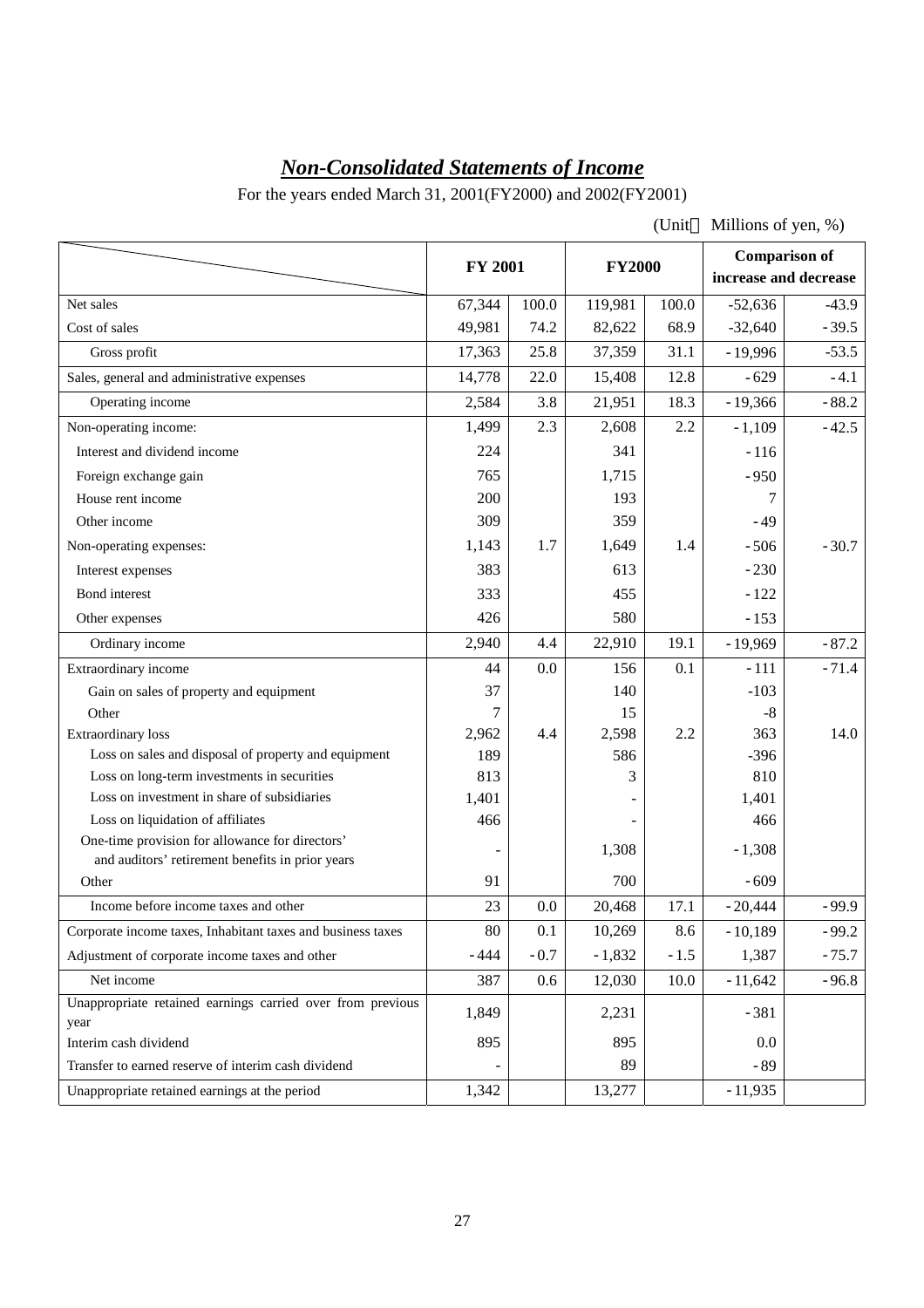| <b>Proposed Appropriation of Retained Earnings</b> |  |
|----------------------------------------------------|--|
|----------------------------------------------------|--|

|                                                                             | <b>FY 2001</b>              | <b>FY2000</b>               |
|-----------------------------------------------------------------------------|-----------------------------|-----------------------------|
|                                                                             |                             |                             |
| Unappropriated retained earnings for the year                               | 1,342                       | 13,277                      |
| Reversal of allowance for special depreciation                              | 105                         | 72                          |
| Reversal of allowance for redemption of<br>treasury stock                   | 5,000                       |                             |
| <b>Total</b>                                                                | 6,448                       | 13,349                      |
|                                                                             |                             |                             |
| To be appropriated as follows:                                              |                             |                             |
| <b>Earned reserve</b>                                                       |                             | 95                          |
| <b>Cash dividends</b>                                                       | 895                         | 895                         |
|                                                                             | $(*7.50 \text{ per share})$ | $(*7.50 \text{ per share})$ |
| <b>Bonuses to officers</b>                                                  |                             | 60                          |
| [Bonuses to Auditors]                                                       | <sub>[</sub><br>-1          | [<br>8]                     |
| <b>Reserve for dividends</b>                                                | 200                         | 200                         |
| Allowance for special depreciation                                          | 34                          | 235                         |
| <b>Reserve for deferred taxes on lands</b>                                  |                             | 14                          |
| <b>General reserve</b>                                                      | 3,000                       | 10,000                      |
| <b>Unappropriated retained earnings carried</b><br>forward to the next year | 2,318                       | 1,849                       |

For the year ended March 31, 2002 and 2001

Note:

1. Payment of interim cash dividend of 895 million yen(\7.50 per share) is made on December 11, 2000.

2. Payment of interim cash dividend of 895 million yen (¥7.50 per share) is made on December 10, 2001.

3. Cash dividends shall not be paid on the share of the Company's treasury stock.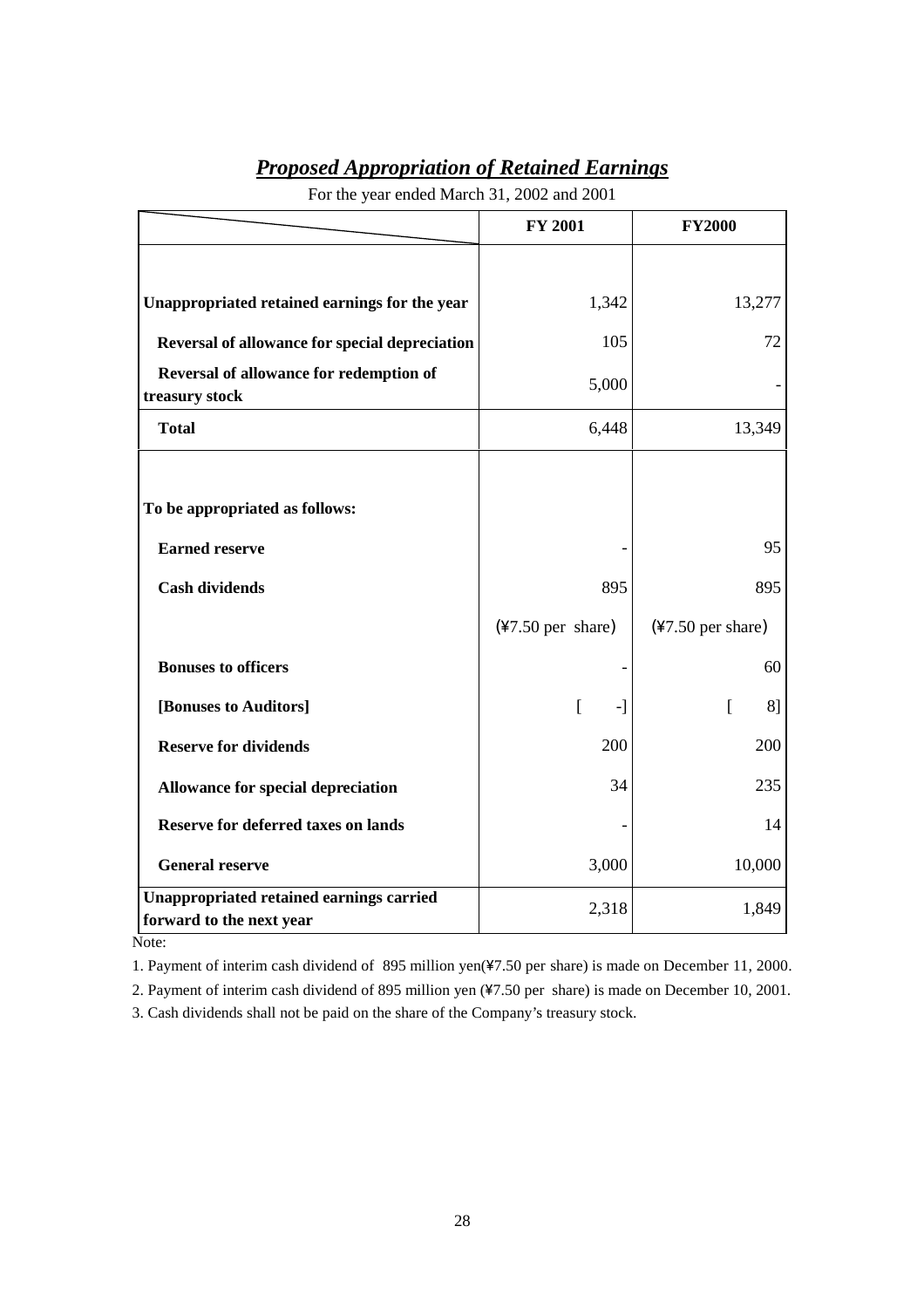# *Basis for Presenting Non-Consolidated Financial Statements*

#### **1.Evaluation of significant assets**

A) Investments in securities

Other investments listed on stock exchanges are stated at fair market value as of the year-end balance-sheet date, with the sale price computed via the moving-average method. Other investments unlisted are stated at cost via the moving-average method.

|  | B) Inventories |
|--|----------------|
|--|----------------|

| Company Name    | <b>Asset Evaluation Method</b> | <b>Evaluation Standard</b> |
|-----------------|--------------------------------|----------------------------|
| Finished goods  | Weighted average               | Cost basis                 |
| Purchase        | First-in first-out             | Cost basis                 |
| Raw material    | Weighted average               | Cost basis                 |
| Work in process | Weighted average               | Cost basis                 |
| <b>Supplies</b> | Last purchase                  | Cost basis                 |

#### **2. Depreciation and amortization**

Depreciation of plant and equipment is computed in principal by the declining-balance method. However, depreciation of and buildings (excluding building fixtures) acquired after April 1, 1998, is computed using the straight-line method.

The amortization of intangible assets is computed in principal via the straight-line method. However, software for internal use is amortized over its estimated useful life of five years on a straight-line basis.

#### **3. Deferred charges**

Bond-issuance expenses are recognized in total when incurred.

Premiums to the book value of issued bonds are amortized via the straight-line method during the period until maturity.

#### **4. Basis for recording significant allowances**

1. Allowance for bad debts:

To prepare against credit losses allowance for bad debts is recorded. For bad loans, allowance for bad debt is recorded based on financial evaluation of individual borrowers. For other loans, the allowance is calculated based on the historical loss ratios.

2. Accrued bonus:

To prepare for bonus payment to employees, amount allocable to the fiscal year under review of the estimated amount of future payments is provided.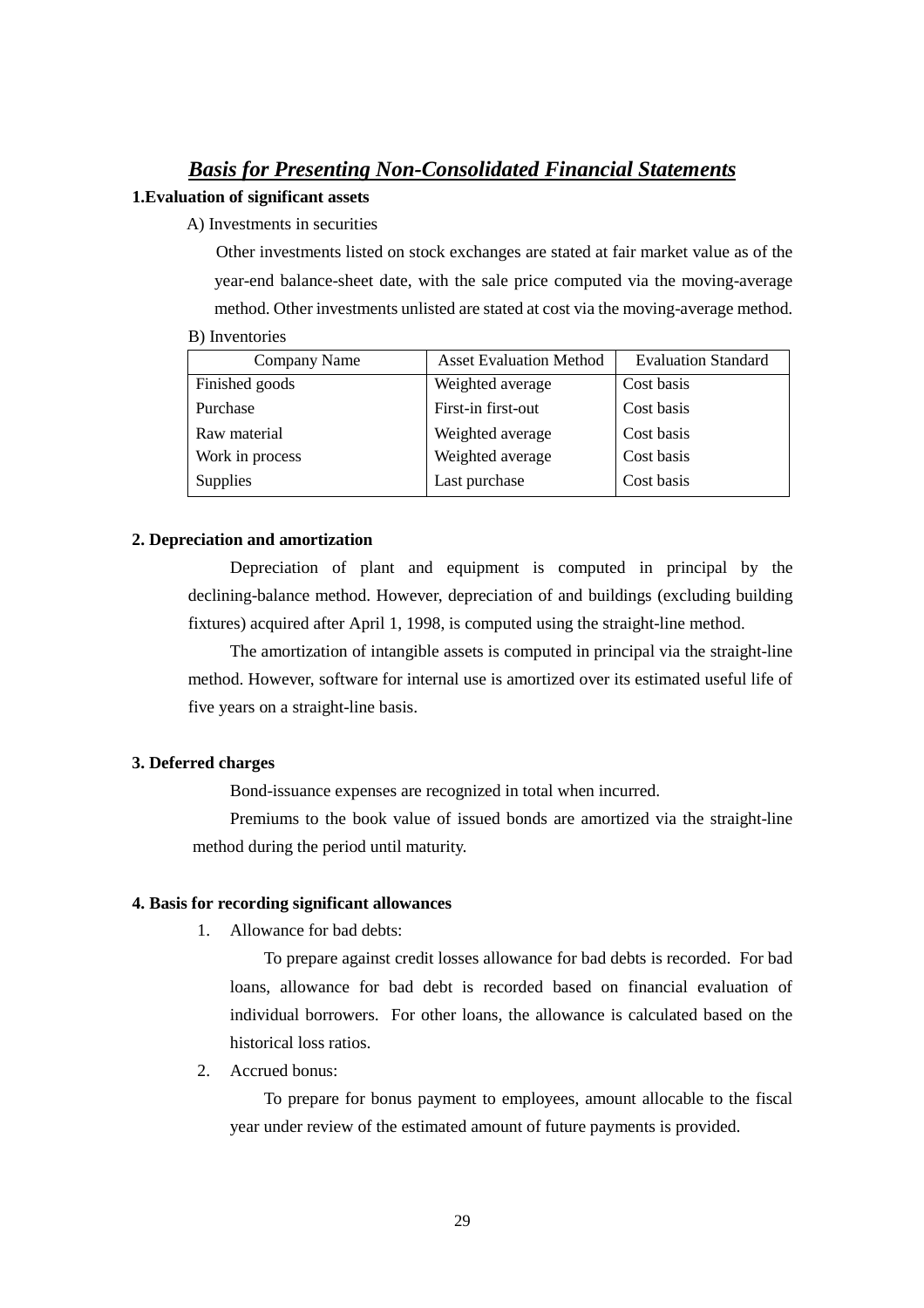3. Allowance for retirement and severance benefits:

To prepare for retirement and severance benefits to employees, future benefit obligations less fair value of pension assets at the fiscal year end are recorded as reserve for retirement and severance benefits. The difference arising from the change in accounting standards in total is accounted for as expenses and the actuarial differences are equally divided over a certain number of years (10 years) within the period of average remaining years of service of employees and accounted for as expenses.

4. Allowance for directors' and auditors' retirement benefits:

To prepare for retirement benefits to directors and auditors, an estimated amount of required payment at the interim fiscal year end based on internal rules for directors is provided.

#### **5. Leases**

The operating-lease accounting method, except lease agreements that stipulate the transfer of ownership of leased property to the lessee, is accounted for financial leases.

#### **6. Hedge Accounting**

A. Method of hedge accounting:

Of interest-swap transactions, those transactions that meet the conditions for exceptional treatment are treated accordingly.

Currency-swap transactions satisfied the requirements for hedge accounts, and those are treated as assignment treatment.

- B. Means of hedging and hedged items Interest swaps: Interest fluctuating on borrowing. Currency swaps: Money claims denominated in foreign currency.
- C. Policy for hedge transactions:

Hedges related to interest are entered basically for the purpose of avoiding risks of market fluctuations in interest. And hedges related to currency are entered basically for the purpose of avoiding risks of exchange fluctuations.

D. Method of evaluating hedge effectiveness:

The evaluation of hedge effectiveness is omitted, since hedge accounting applies only to those interest-swaps that meet the conditions for exceptional treatment.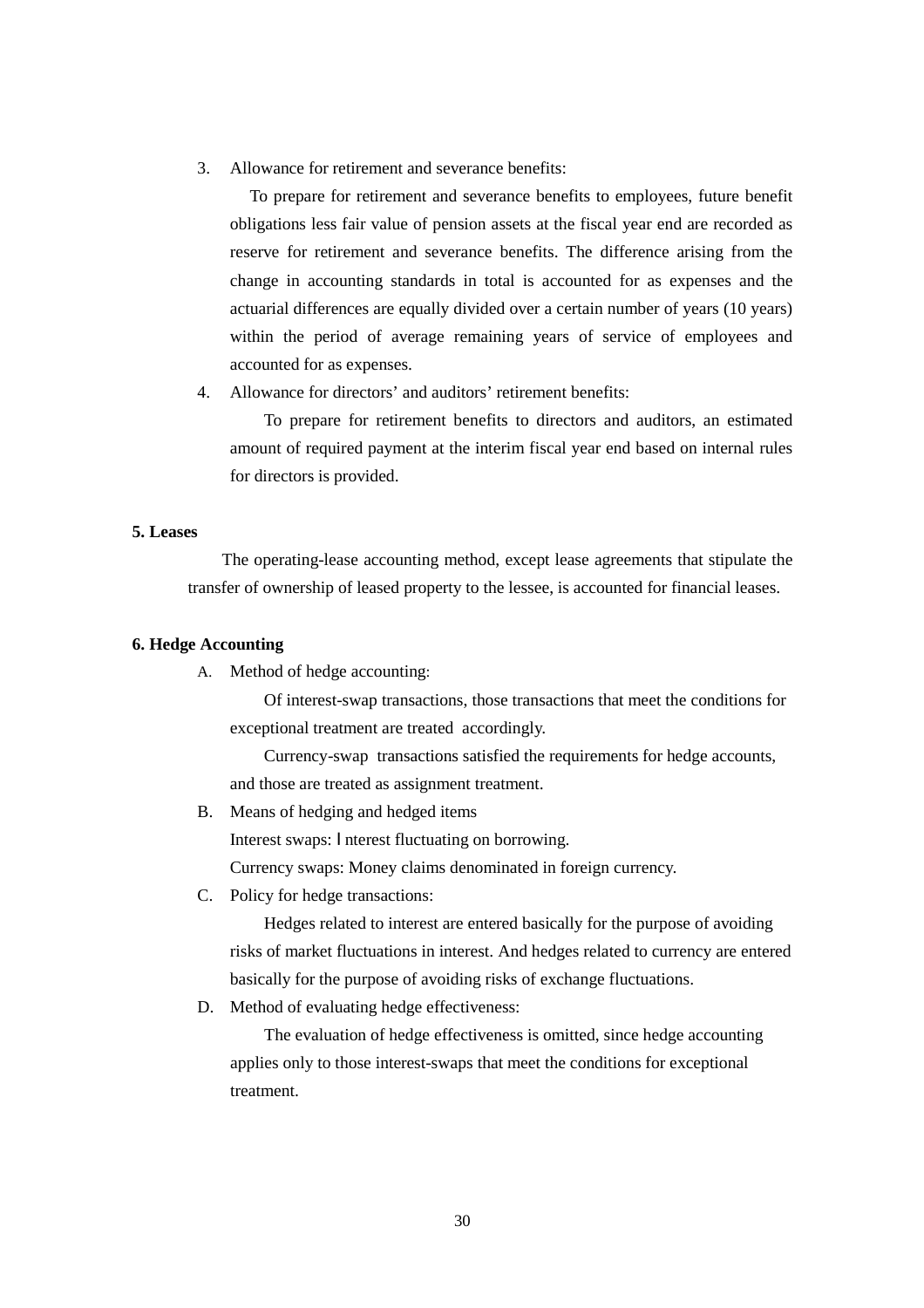## **7. Treatment of national and local consumption taxes**

Tax-exclusion accounting method is applied.

## *Additional information*

"Treasury stocks" which has been recorded as short-term investments in securities among current assets by last fiscal period, is recorded as deduction form at the bottom of shareholders' equity fiscal year.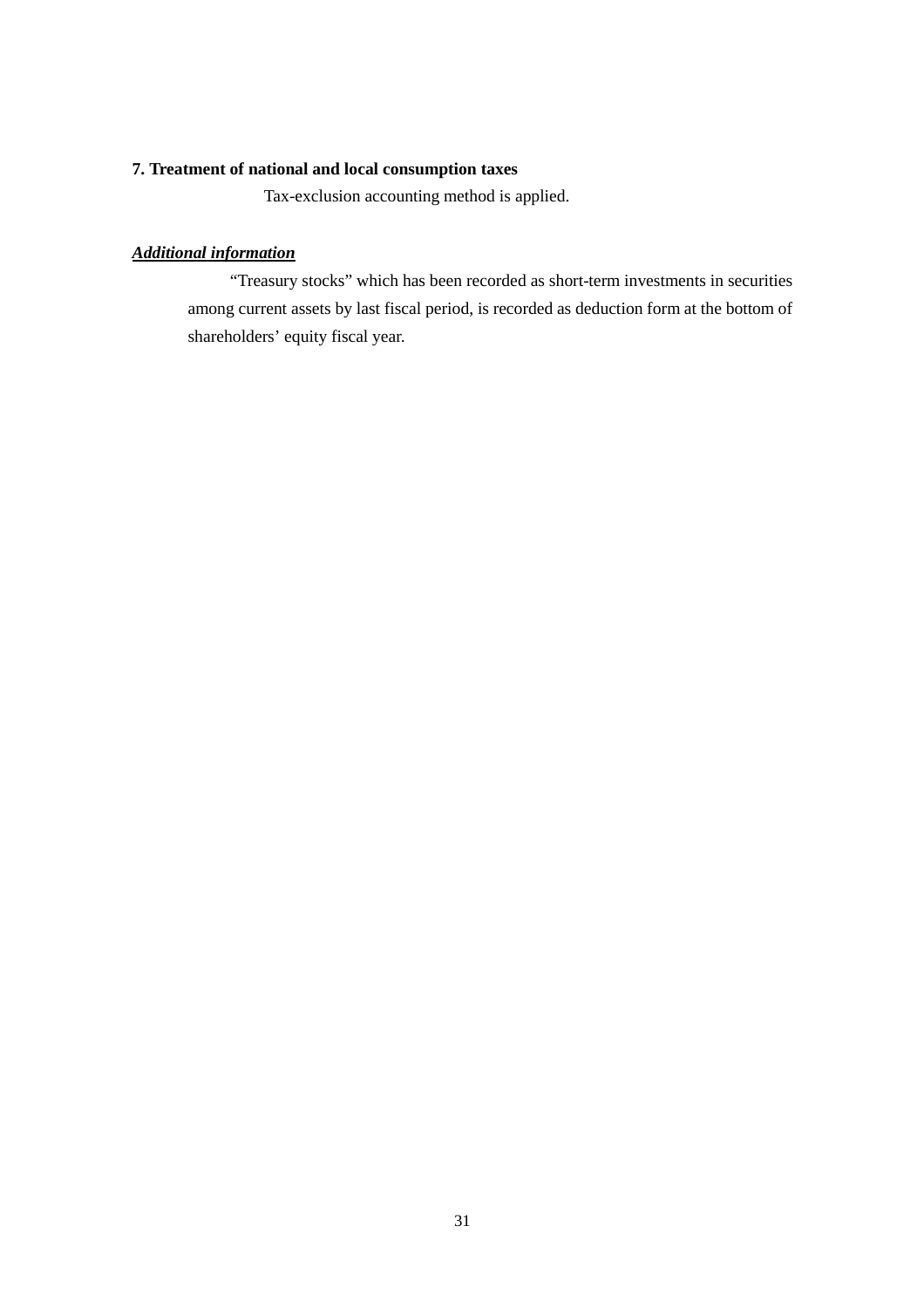# **Notes**

# **[Non-Consolidated Balance Sheets]**

|                                                                                | FY 2001                      | <b>FY2000</b>                |
|--------------------------------------------------------------------------------|------------------------------|------------------------------|
| 1. Discounts on notes receivable                                               | $\frac{1}{4}$ 1,435 million  | ¥ 2,581 million              |
| 2. Accumulated depreciation of property,<br>plants and equipment               | $\frac{1}{2}$ 57,142 million | $\frac{1}{2}$ 54,479 million |
| 3. Advanced depreciation by national<br>subsidy                                | $\frac{150}{150}$ million    | ¥150 million                 |
| 4. Security-presented assets                                                   |                              |                              |
| Short-term investments in securities                                           | $\frac{1}{2}$ 999 million    | $\frac{1}{2}$ 999 million    |
| Property, plants and equipment                                                 | ¥ 16,003 million             | ¥ 16,429 million             |
| Long-term investments in securities                                            | ¥798 million                 | $\frac{1}{2}$ 1,386 million  |
| Stock of subsidiaries                                                          | $\frac{1}{2}$ - million      | ¥180 million                 |
| 5. Liabilities for guarantee, etc.                                             |                              |                              |
| Liabilities for guarantee                                                      | $\frac{1}{2}$ 2,693 million  | $\frac{1}{2}$ 4,263 million  |
| Guarantee engagement, etc.                                                     | ¥ 610 million                | $\frac{1}{200}$ million      |
| 6. Contingent liabilities with respect to<br>debt assumption contract of bonds | $\frac{1}{2}$ - million      | $\frac{1}{2}$ 5,114 million  |
| 7. Increase in shares of common stock                                          | 22 thousand shares           | 1,401 thousand shares        |
| (Conversion of convertible bonds)                                              |                              |                              |
| <b>Issued shares</b>                                                           | 22 thousand shares           | 24 thousand shares           |
| Issue price                                                                    | ¥ $2,717$                    | ¥ $2,717$                    |
| Amount of recapitalization                                                     | ¥1,359                       | ¥1,359                       |
| (Exercise of stock warrants)                                                   |                              |                              |
| Issued shares                                                                  | - thousand shares            | 1,376 thousand shares        |
| Issue price                                                                    |                              | ¥1,902                       |
| Recapitalization price                                                         |                              | ¥951                         |
|                                                                                | $\frac{1}{2}$ - million      | $\angle 0$ million           |
| 8. Amount of treasury stocks                                                   |                              | (72 Shares)                  |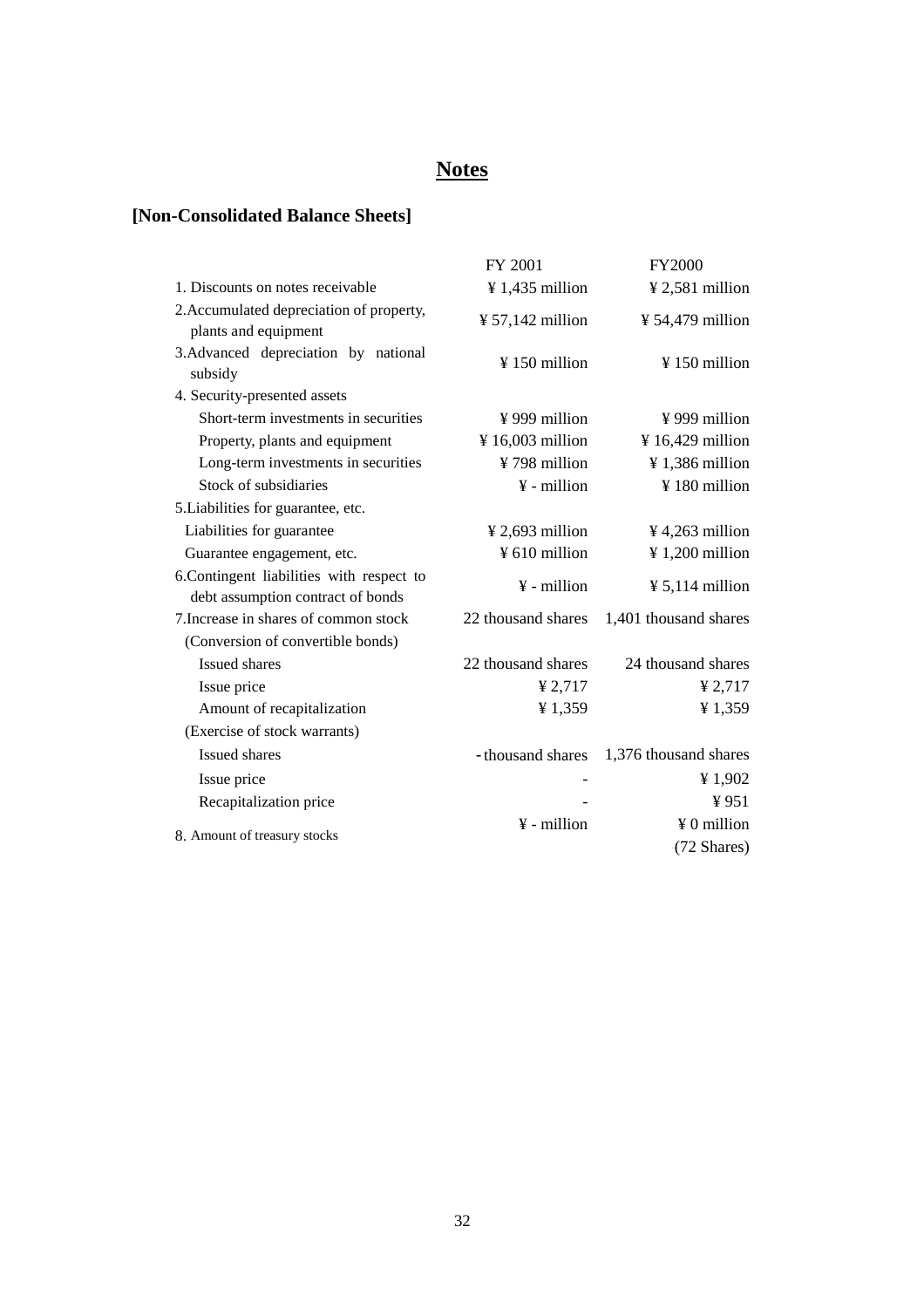#### **[Lease Transactions]**

1. Financial leases, except lease agreements that stipulate the transfer of ownership of leased property to the lessee

(1) Acquisition costs, accumulated depreciation and net leased property at end of period

|                          | FY 2001                     | <b>FY2000</b>                 |
|--------------------------|-----------------------------|-------------------------------|
|                          | Machinery and               | Machinery and                 |
|                          | equipment                   | equipment                     |
| Acquisition costs        | ¥ 54 million                | ¥ 54 million                  |
| Accumulated depreciation | $\frac{1}{2}$ 35 million    | $\frac{1}{27}$ million        |
| Net leased property      | ¥ 19 million                | ¥ 27 million                  |
|                          |                             |                               |
|                          | Other                       | Other                         |
| Acquisition costs        | $\frac{1}{2}$ 2,979 million | $\frac{1}{2}$ ,831 million    |
| Accumulated depreciation | $\frac{1}{321}$ million     | $\frac{1}{2}$ 924 million     |
| Net leased property      | $\frac{1}{2}$ 1,657 million | $\frac{1}{2}$ 1,907 million   |
|                          |                             |                               |
|                          | Software                    | Software                      |
| Acquisition costs        | $\frac{1}{2}$ 37 million    | ¥ 6 million                   |
| Accumulated depreciation | $\angle$ 8 million          | $\angle 1$ million            |
| Net leased property      | ¥ 29 million                | ¥ 5 million                   |
|                          |                             |                               |
|                          | Total                       | Total                         |
| Acquisition costs        | $\frac{1}{2}$ 3,071 million | $\frac{1}{2}$ , 2,892 million |
| Accumulated depreciation | $\frac{1}{365}$ million     | $\frac{1}{2}$ 952 million     |
| Net leased property      | $\frac{1}{2}$ 1,706 million | $\frac{1}{2}$ 1,939 million   |

Note: The amounts of acquisition costs and future minimum lease payments under finance leases include the portion of imputed interest expense.

(2) Future minimum lease payments under finance leases

|                     | FY 2001                     | <b>FY2000</b>               |
|---------------------|-----------------------------|-----------------------------|
| Due within one year | $\frac{1}{2}$ 607 million   | $\frac{1}{2}$ 605 million   |
| Due after one year  | $\angle 1.098$ million      | $\frac{1}{2}$ 1,333 million |
| Total               | $\frac{1}{2}$ 1,706 million | $\angle 1.939$ million      |

Note: The amounts of acquisition costs and future minimum lease payments under finance leases include the portion of imputed interest expense.

#### (3) Lease payments and implied depreciation

|                | FY 2001                   | <b>FY2000</b>             |
|----------------|---------------------------|---------------------------|
| Lease payments | $\frac{1}{2}$ 649 million | $\frac{1}{2}$ 596 million |
| Depreciation   | $\frac{1}{2}$ 649 million | $\frac{1}{2}$ 596 million |

#### (4) Depreciation

Depreciation is computed using the straight-line method.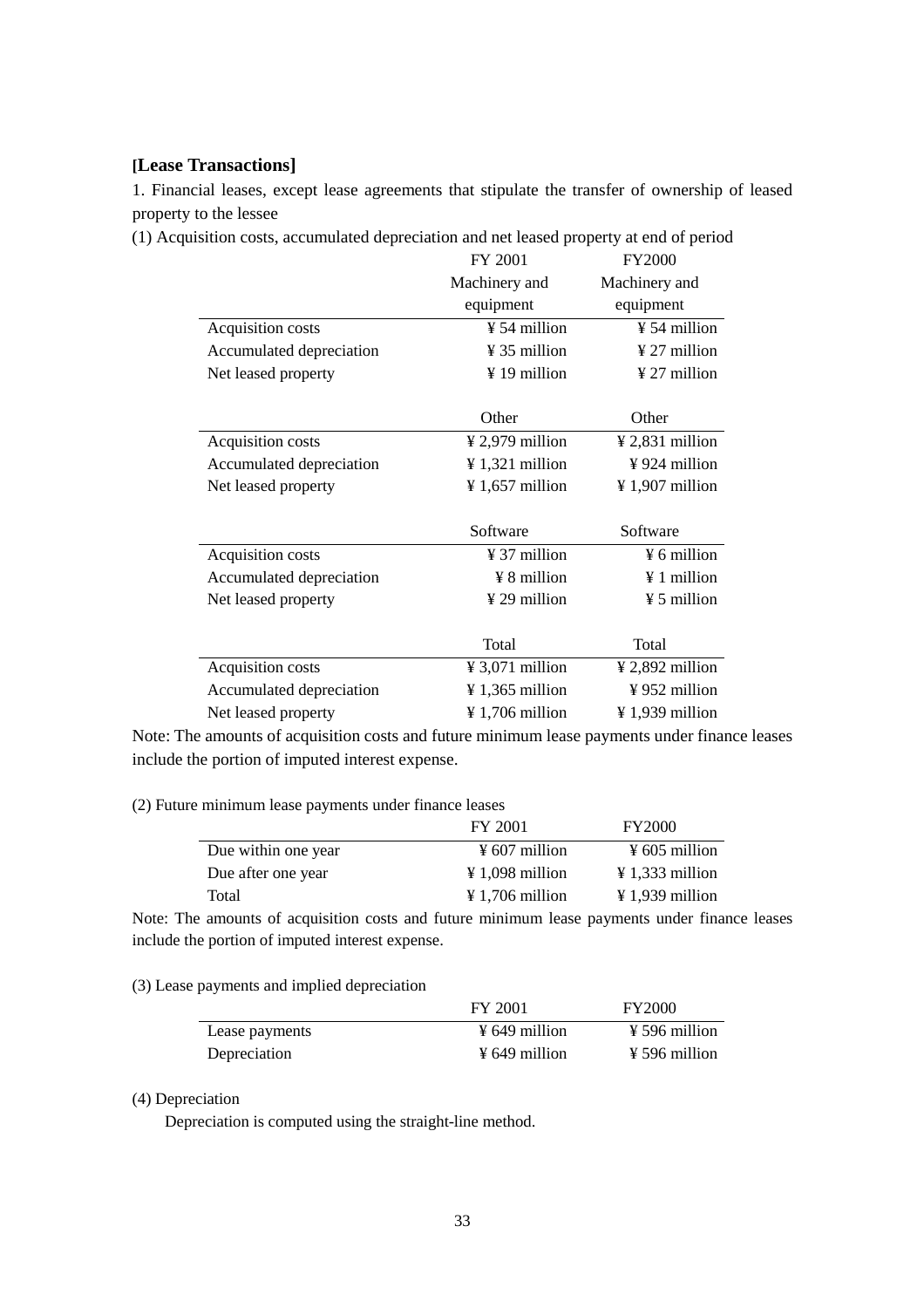## 2. Operating lease transactions

Future minimum lease payments under operating lease

|                     | FY 2001                 | <b>FY2000</b>           |
|---------------------|-------------------------|-------------------------|
| Due within one year | $\angle 2$ million      | $\frac{1}{2}$ - million |
| Due after one year  | $\frac{1}{2}$ 6 million | $\frac{1}{2}$ - million |
| <b>Total</b>        | $\angle 9$ million      | $\frac{1}{2}$ - million |

#### **[Investments in securities]**

1. At March 31, 2002, market value available in stocks subsidiaries and affiliates are as follows:

| Classification         | Millions of yen     |              |                               |
|------------------------|---------------------|--------------|-------------------------------|
|                        | As of March 31,2002 |              |                               |
|                        | Carried amount      | Market value | Net unrealized<br>gain (loss) |
| Stocks of subsidiaries |                     |              |                               |
| Stocks of affiliates   | 1,229               | 1.255        |                               |
| Total                  |                     | -255         |                               |

#### 2. At March 31,2001,market value available in stocks subsidiaries and affiliates are as follows:

| Classification         | Millions of yen     |              |                               |
|------------------------|---------------------|--------------|-------------------------------|
|                        | As of March 31,2001 |              |                               |
|                        | Carried amount      | Market value | Net unrealized<br>gain (loss) |
| Stocks of subsidiaries |                     |              |                               |
| Stocks of affiliates   | 1,362               | 2,187        | 825                           |
| Total                  | 1.362               | 2.187        |                               |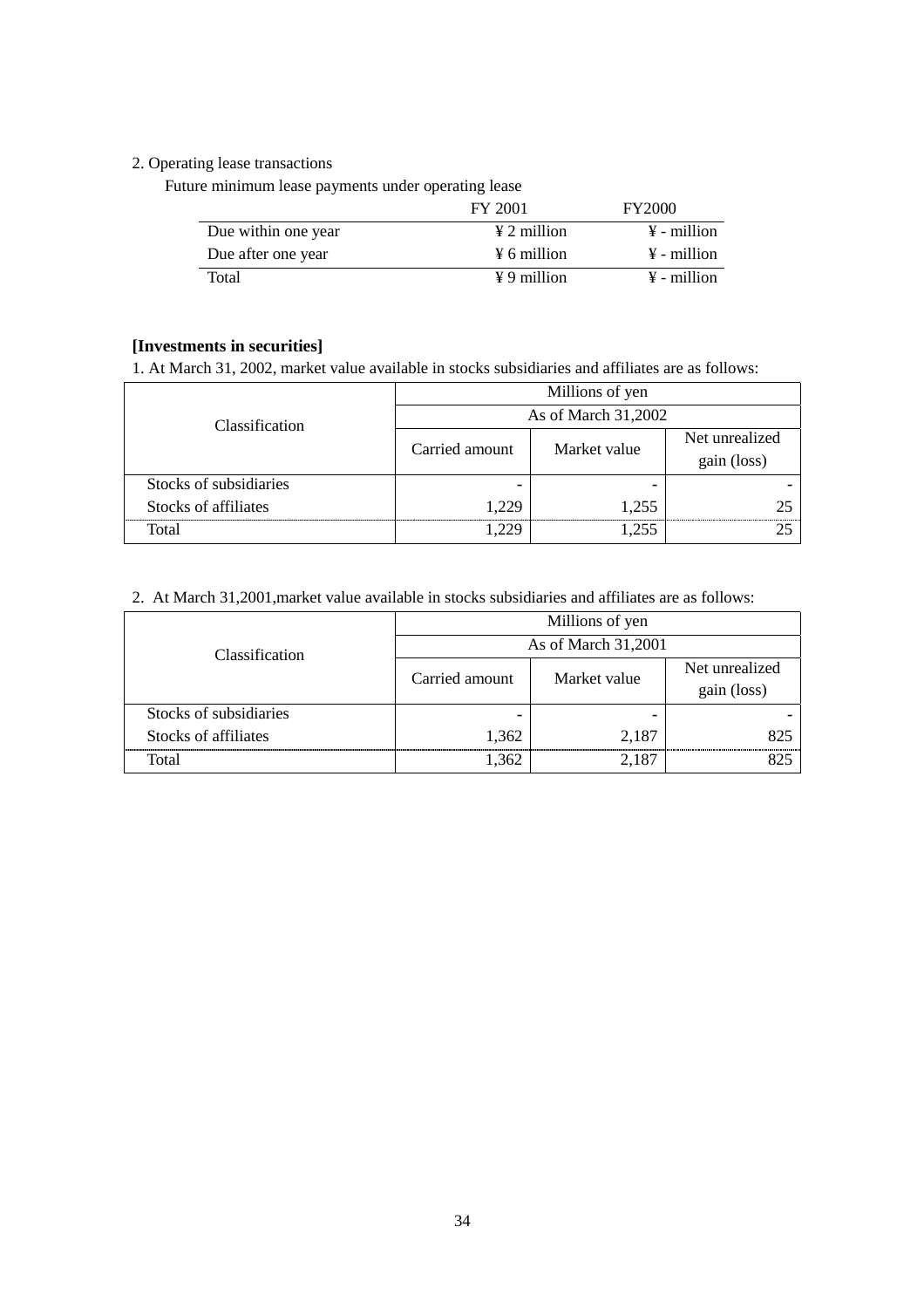# **[Tax-effect accounting]**

# 1. Reason for the occurrence of deferred tax assets and deferred tax liabilities

| <deferred assets="" tax=""></deferred>                        | FY 2001                     | <b>FY2000</b>               |
|---------------------------------------------------------------|-----------------------------|-----------------------------|
| Amount of loss carried forward                                | $\frac{1}{2}$ 914 million   | $\frac{1}{2}$ - million     |
| Software                                                      | ¥ 795 million               | $\frac{1}{2}$ 283 million   |
| Allowance for directors' and auditor's retirement<br>benefits | $\frac{1}{2}$ 635 million   | $\frac{1}{2}$ 598 million   |
| Write-down of long-term investment in securities              | $\frac{1}{2}$ 365 million   | $\frac{1}{2}$ 23 million    |
| Allowance for retirement and severance benefits               | $\frac{1}{2}$ 331 million   | $\frac{1}{2}$ 333 million   |
| Allowance for bad debt                                        | $\frac{1}{2}$ 310 million   | $\frac{1}{2}$ 252 million   |
| Accrued bonus                                                 | ¥ 264 million               | $\frac{1}{2}$ 221 million   |
| Other                                                         | $\frac{1}{2}$ 668 million   | $\frac{1}{2}$ 1,608 million |
| Total deferred tax assets Subtotal                            | $\frac{1}{2}$ 4,286 million | $\frac{1}{2}$ 3,322 million |
|                                                               |                             |                             |
| $\leq$ Deferred tax liabilities $>$                           | FY 2001                     | <b>FY2000</b>               |
| Accrued enterprise tax                                        | -¥454 million               | $-\frac{V}{2}$ - million    |
| Allowance for special depreciation                            | -¥299 million               | $-$ ¥ 351 million           |
| Other                                                         | -¥208 million               | $-$ ¥ 175 million           |
| Total deferred tax liabilities                                | $-$ ¥ 962 million           | $-$ ¥ 527 million           |
|                                                               |                             |                             |
| Net deferred tax assets                                       | $\frac{1}{2}$ 3,323 million | $\frac{1}{2}$ 2,795 million |

# 1. Reason for the difference between legal effective tax rate and corporate income tax rate after adoption of tax-effect accounting

|                                                                      | <b>FY 2001</b> | <b>FY2000</b> |  |
|----------------------------------------------------------------------|----------------|---------------|--|
| Legal effective tax rate                                             | 42.1 %         | $-9/6$        |  |
| (Adjustment)                                                         |                |               |  |
| Accounts not permanently counted in                                  | 192.0 %        |               |  |
| to loss-Entertainment expenses, etc.                                 |                | $-9/0$        |  |
| Accounts not permanently counted in                                  |                | $-9/0$        |  |
| to gain-dividend income, etc                                         | $-89.8%$       |               |  |
| Investments between consolidated                                     |                |               |  |
| subsidiaries unconsolidated companies to                             | $-2.028.1%$    | $-9/6$        |  |
| which the equity method is applied                                   |                |               |  |
| Even-crack of inhabitant tax                                         | 232.8%         | $-9/6$        |  |
| Other                                                                | 95.8%          | $-9/0$        |  |
| Corporate income tax rate after<br>adoption of tax-effect accounting | $-1,555.2%$    | $-9/0$        |  |